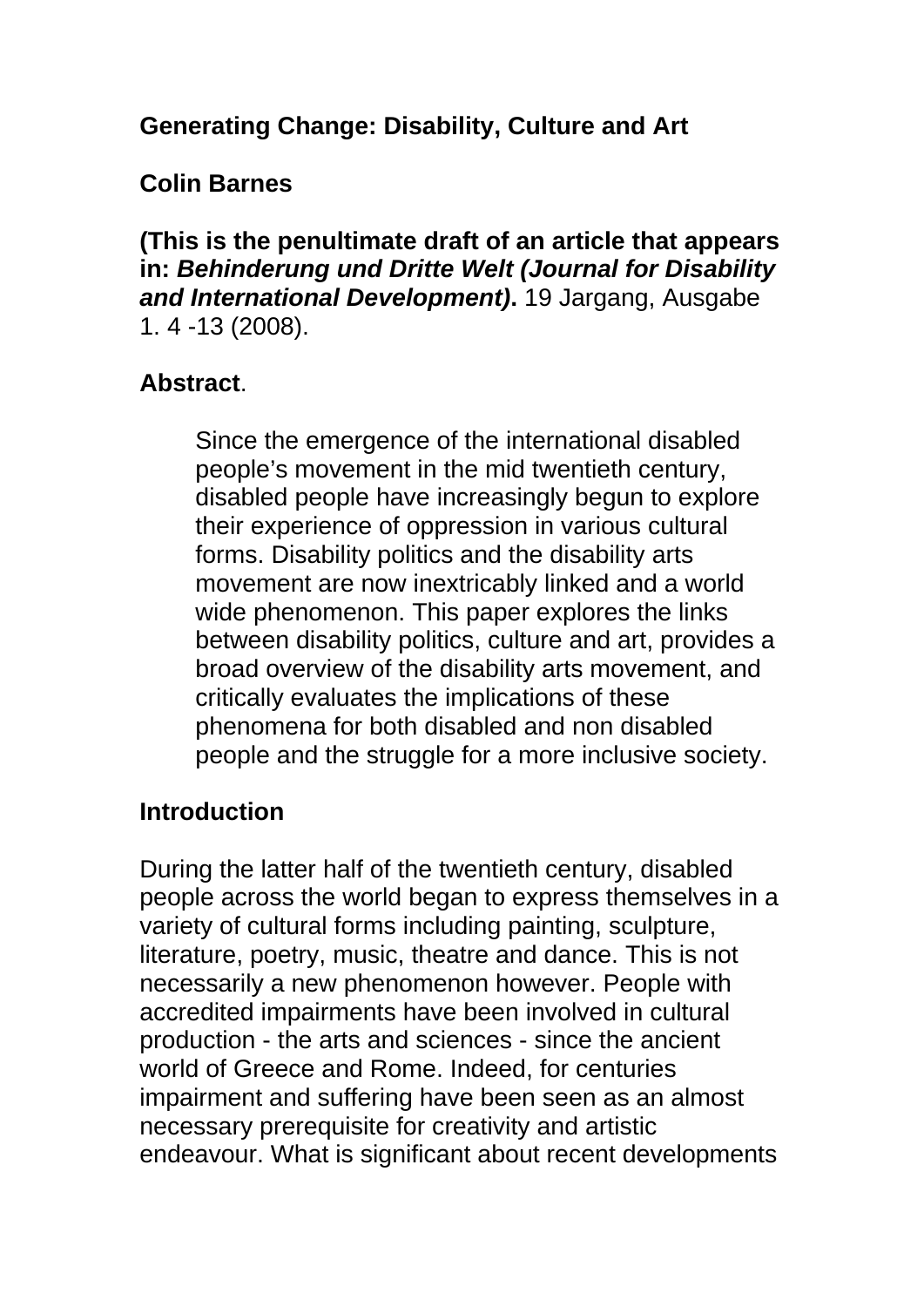within the context of disability art is that since the emergence of the international disabled people's movement in the 1960s, disability art has become inextricably linked to a radical new disability politics and culture; its aim is to bring about a more equitable and inclusive future. In this article I will begin by exploring the relationship between culture, politics and art. I will then provide a brief overview of the emergence of the disability arts movement, and finally I will critically evaluate some of the important implications of disability art and a disability culture.

#### **Disability, culture, and art**

It is important to note at the outset that culture is a particularly elusive concept that means many things to many people. In the broadest sense, for example, it is inevitably linked, in one way or another, to politics and is often used to refer to an overarching set of values and norms associated with a particular group, community, nation or society. Hence, parliamentary democracy, freedom of choice and the English language are generally associated with western culture (Giddiness 2006).

But, historically, the word culture has also been used with reference to what is considered the best that has been thought and said' in a particular society and age. Here culture encompasses the sum of the 'great ideas' to be found in the classic works of literature, painting, sculpture, music and philosophy. Highly prized and appreciated by often only a relative minority, such works are frequently referred to as 'high culture'. More recently, but within the same train of thought, the term has been used with reference to the more widely distributed artefacts of everyday life. Examples include television programmes, pop music, pulp fiction, art design, fashion, leisure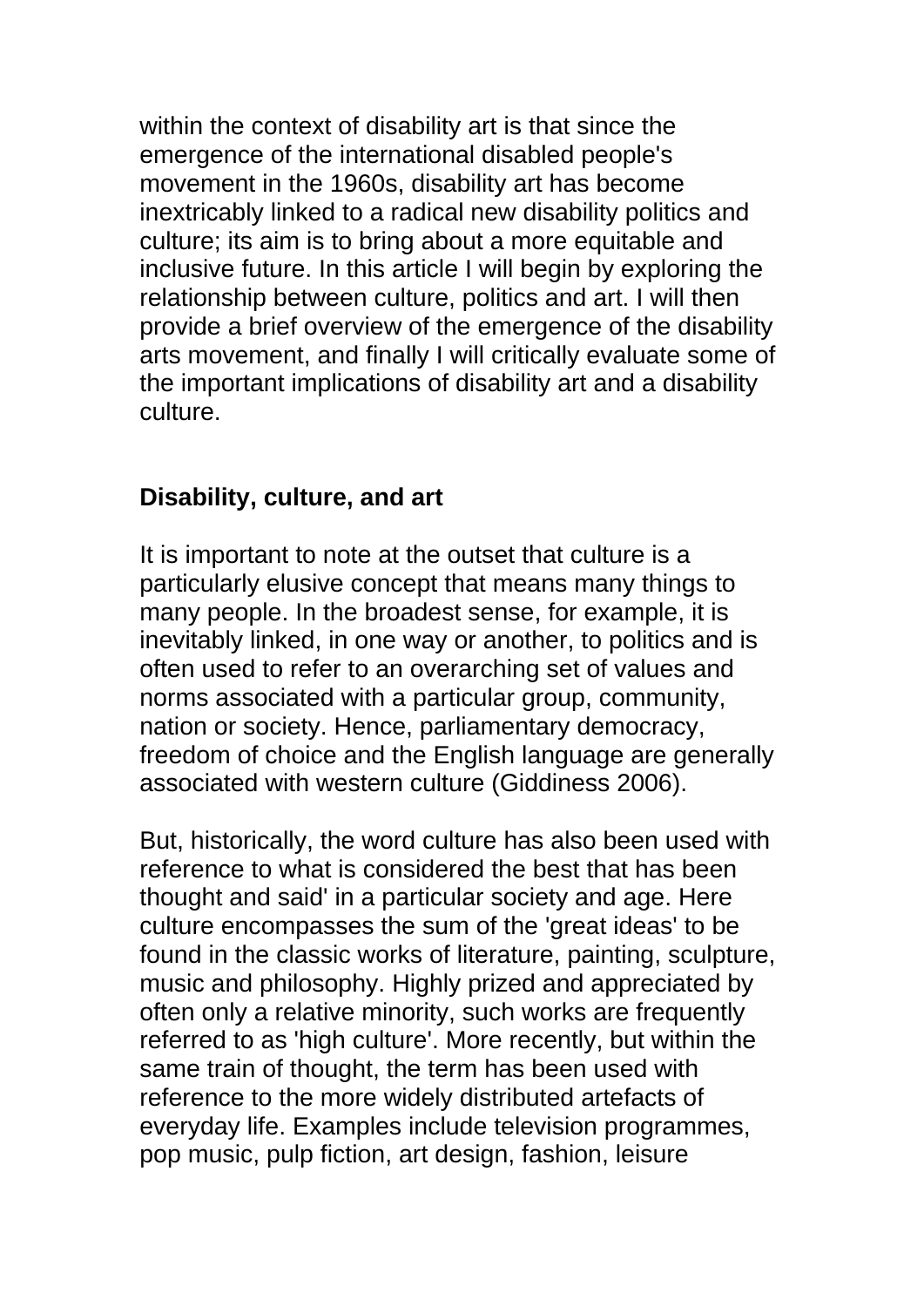activities and lifestyle. This is referred to as 'mass' or 'popular culture', High culture versus popular culture was, for many years, the classic way of framing debates about culture, with both terms carrying a value judgement - 'high' culture being good, and popular culture being for 'mass' consumption and thus somehow debased or construed as bad and of less value (Hall 1997).

It is worth mentioning that discussions about the relationship between mainstream or 'hegemonic' culture and minority or 'subcultures' are also significant. Dominant cultures are often perceived as oppressive by some sections of society. In response oppressed groups sometimes develop their own cultural norms and values. These then provide members with an individual and collective defence mechanism against oppression, as well as a form of cultural resistance. Well known examples include Afro Caribbean Rastafarian culture, and Gay and Lesbian cultures. Besides contributing to mainstream pop culture in terms of music and fashion, these subcultures also constitute an alternative lifestyle. In many ways therefore, these and other sub-cultural forms are important mechanisms for generating social change in the sense that they represent a growing and general dissatisfaction with dominant cultural values (Hall and Jefferson 1976).

From this perspective, therefore, subcultures constitute a kind of 'counter hegemony' with the potential for challenging and, in the long term, changing mainstream culture. All of which has relevance to the debates about disability culture and art. Indeed, as many disabled activists and scholars have pointed out western culture is replete with negative images of disabled people. It is therefore a predominantly non-disabled culture - its norms and values are those of non-disabled people (Scott 1969: Rieser and Mason 1990: Morrison and Finkelstein 1992).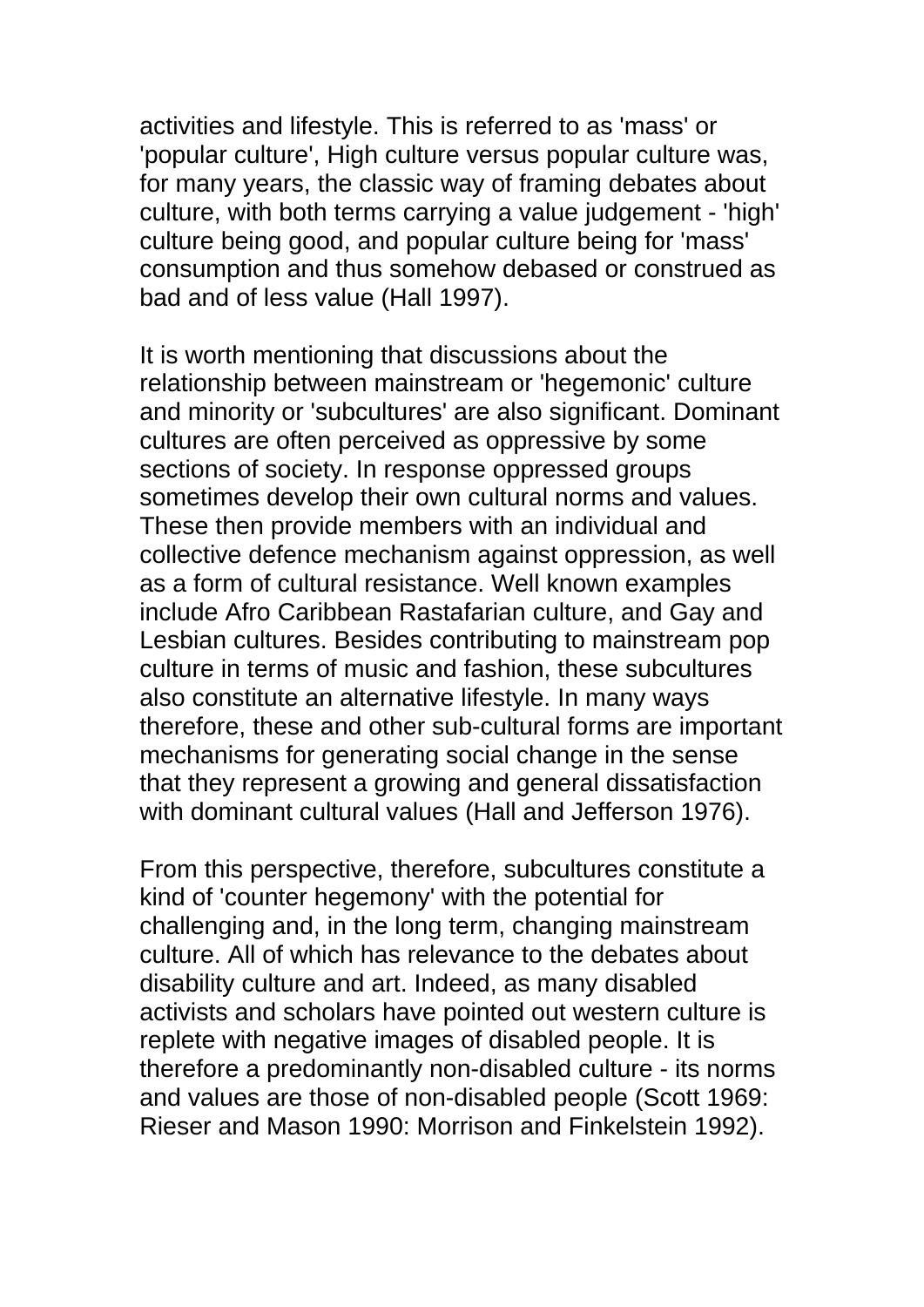Disability culture, on the other hand, is therefore a minority, sub, or subordinate culture. It emerged from within, and is associated with, the international disabled people's movement, and reflects the norms and values of disabled activists, their supporters and allies. Key elements of disability culture are the redefinition of disability by disabled people and their organisations, and the radical socio/political interpretation or social understanding of disability commonly referred to as the social model of disability (Barnes and Mercer 2001; 2003).

. This radical socio/political interpretation of disability entered the political arena in 1974 following the groundswell of political activity amongst disabled people across the world during the previous decade. The critique of 'able-bodied' society and orthodox individual medical interpretations of disability was first codified into a radical alternative by Britain's *Union of the Physically Impaired Against Segregation* (UPIAS). Comprised exclusively of people with physical and sensory impairments, the UPIAS manifesto entitled *The Fundamental Principles of Disability* (1976) contains the profound assertion that it is society that disables people with impairments.

In our view it is society which disables physically impaired people. *Disability* (emphasis added) is something imposed on top of our impairments by the way we are unnecessarily isolated and excluded from full participation in society. Disabled people are therefore an oppressed group in society (UPIAS 1976: 14).

The UPIAS analysis of the disabling society is built on a clear distinction between the biological (impairment) and the social (disability), and is contained in their *Policy Statement* of 1974. Here Impairment denotes 'Lacking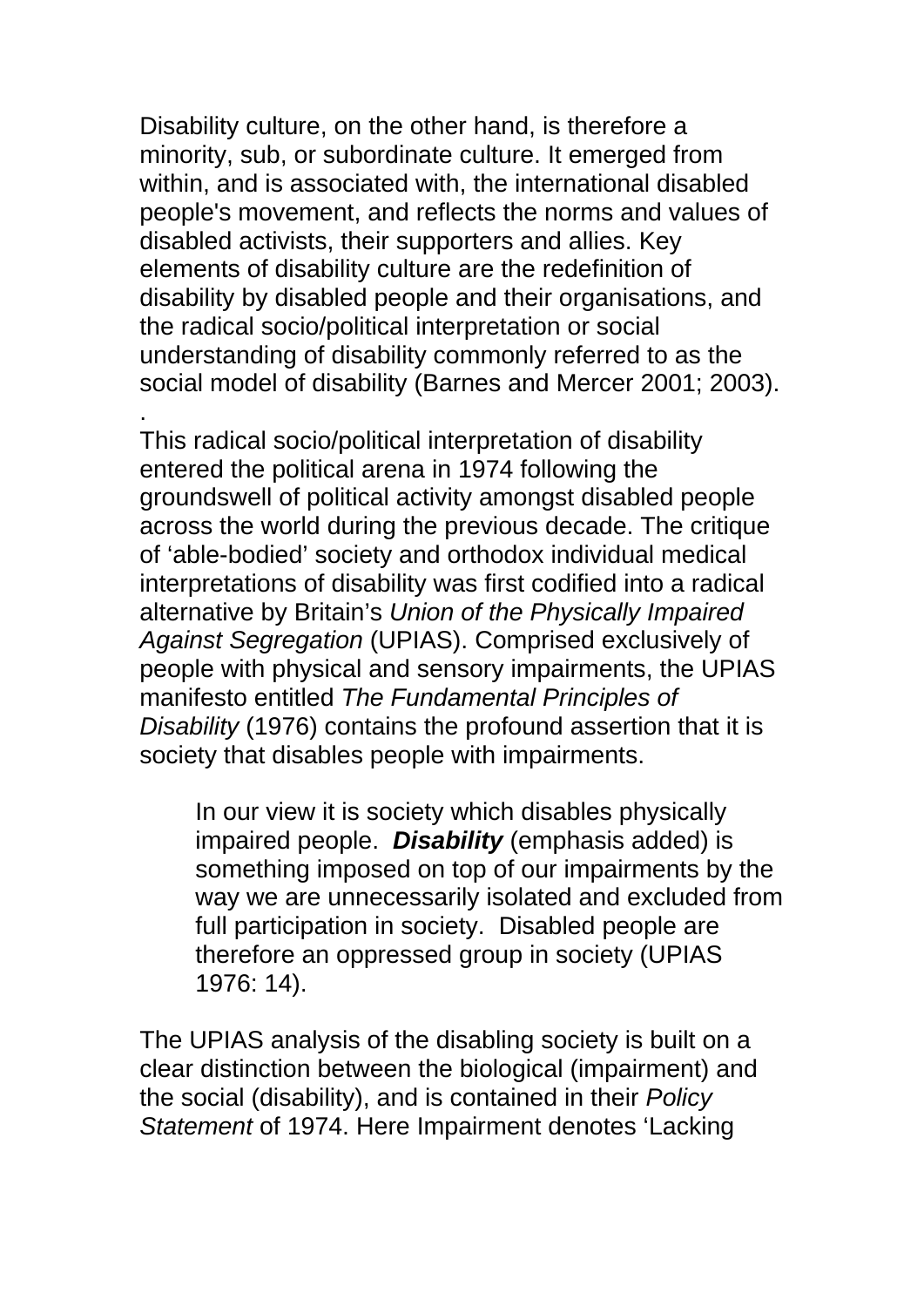part or all of a limb, or having a defective limb, organ or mechanism of the body' and disability is:

'The disadvantage or restriction of activity caused by a contemporary social organisation which takes no or little account of people who have physical impairments and thus excludes them from participation in the mainstream of social activities' (UPIAS 1976: 3-4)' .

Clearly, the medical conceptualisation of physical impairment has been retained, in contrast to the definition of disability in socio-political terms.

Such an approach renders the use of the phrase 'people with disabilities' problematic since it blurs the crucial conceptual and analytical distinction between the biological and the social. This has caused considerable confusion outside the United Kingdom (UK) since many non-English speaking countries have no equivalent, or are unhappy, with the term impairment. The confusion is further compounded by the tendency amongst academics and professionals to ignore the theoretical and investigative implications of the UPIAS construct.

Nonetheless, the UPIAS approach was later adopted and adapted by many organisations controlled and run by disabled people including, in 1981, the *British Council of Organisations of Disabled People,* renamed the *United Kingdom's Disabled People's Council* (UKDCP) in 2006 (BCODP 2008) and *Disabled People's International* (DPI), to encompass all forms of impairment whether physical, sensory or cognitive (Barnes 1991: Driedger 1989). The UKDCP is Britain's national umbrella for organisations controlled and run by disabled people and DPI is the international equivalent for national agencies such as the UKDCP (DPI 2008).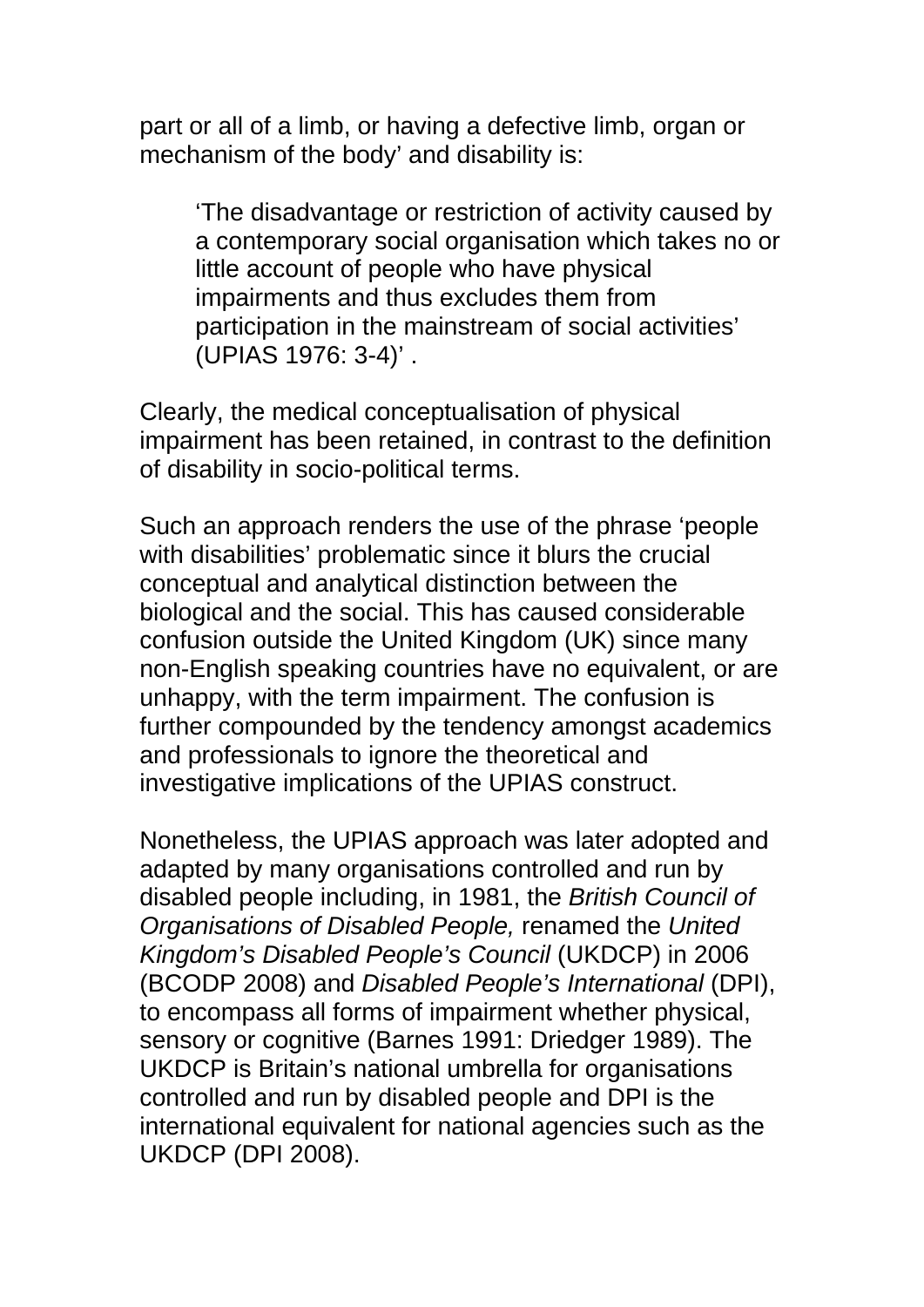This holistic approach is based on the insight that in a society geared almost exclusively to the needs of a mythical non-disabled ideal, physical, sensory and cognitive impairments are inevitably interrelated. Also impairment specific labels have little meaning beyond the need for appropriate medical treatments and social supports. They are also socially and politically divisive.

Moreover, this re-interpretation of disability has facilitated the construction of a 'social model' (Oliver, 1981) or 'social barriers model' of disability (Finkelstein, 1991). This approach focuses on the various barriers: economic, political and cultural, encountered by people with accredited impairments. Thus 'disability' is not a product of individual failings but is socially created; explanations for its changing character are found in the organization and structures of society. Moreover, although its value is contested by some academics (see for example Shakespeare and Watson 2002; Shakespeare 2006), social model inspired thinking has had a significant impact on the shaping of disability policy, both at the national and international levels. In the UK, the social model forms the basis for the Prime Minister's Strategy Unit's programme for *Improving the Life Chances of Disabled People* (PMSU 2005). It lies at the heart of the *Commission of the European Communities Disability Policy* (CEC 2003) and was instrumental in the World Health Organisation's (WHO) Disability and Rehabilitation Team's *Rethinking Care from the Perspective of Disabled People* initiatives (WHO 2001) and their redefinition of disability as the *International Classification of Disability Functioning and Health* (WHO 2002).

Disability culture may be differentiated from mainstream culture in other ways too. First, interacting with other disabled people is often especially important for people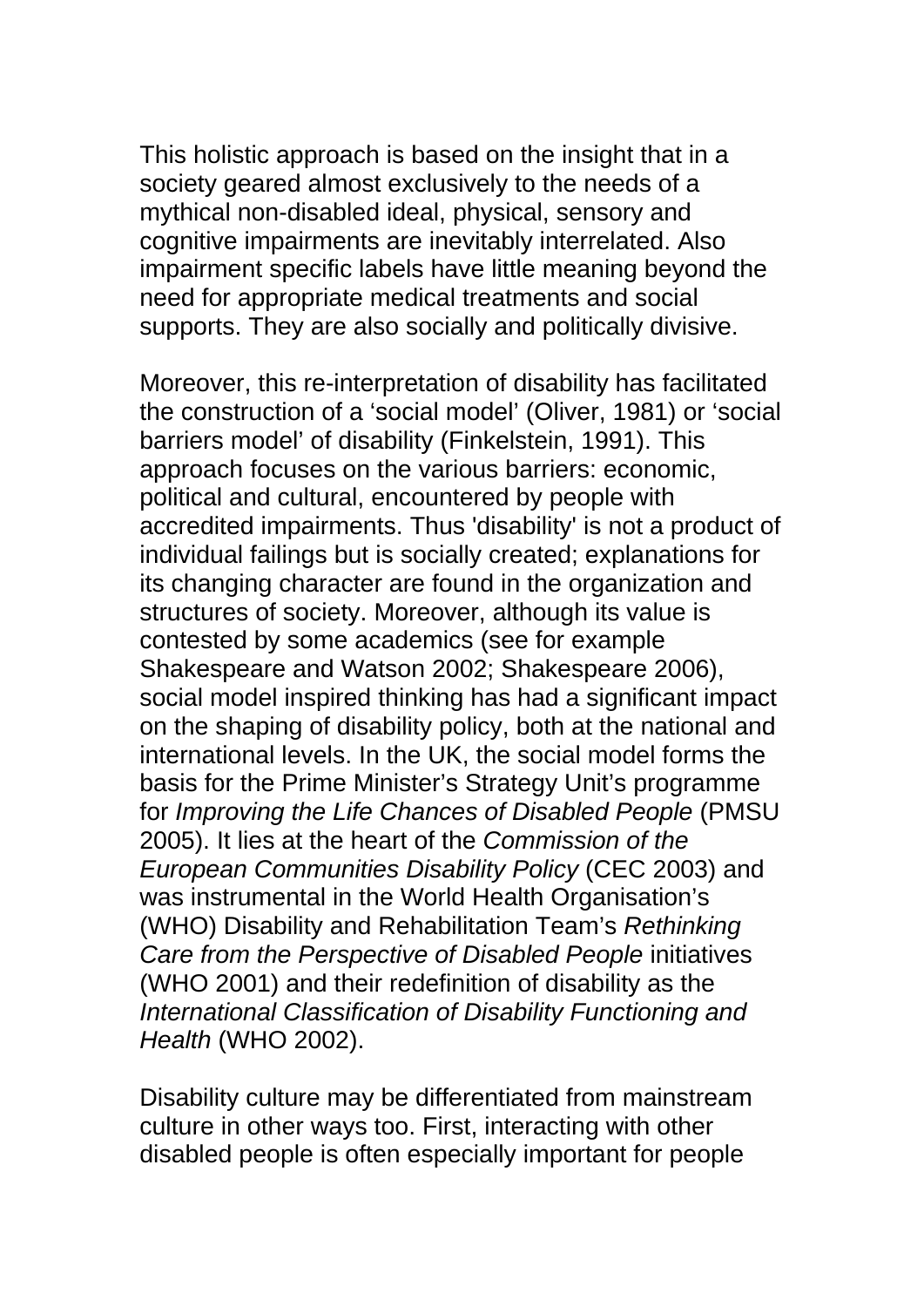with accredited impairments, because in the majority of cases disabled people are unable to share the same experiences as non-disabled people or conform to mainstream norms and values. Second, within the context of disability culture there is an acceptance of impairment as a symbol of difference rather than shame, and recognition of the significance and value of a disabled lifestyle. This can mean anything from articulating the experiences of impairment and disability openly and without shame, through to the rejection of prostheses or other artificial aids designed to conceal or minimise the visibility or effects of impairment. Thus the cause of the problem - impairment, is inverted to become a source of individual and collective empowerment and pride. Finally, since the 1970s, disquiet over the prevalence of disablist imagery in popular culture and the arts among the disabled community has prompted the development of a positive alternative, now known as the disability arts movement (Barnes and Mercer 2001; Sutherland 2003). .

Consequently, disability politics and disability arts are intimately connected. For the disabled activist and writer Alan Sutherland:

Disability arts would not have been possible without disability politics coming along first. It's what makes a disability artist different from an artist with a *disability*. (emphasis added) (Sutherland 1997: 159)

This is important because the relationship between impairment, culture and art is intertwined and extremely complex.

Indeed, throughout recorded history impairment and 'suffering' have been viewed as an almost necessary prerequisite of creativity and artistic endeavour (Sontag 1982). There are many examples of famous writers, poets,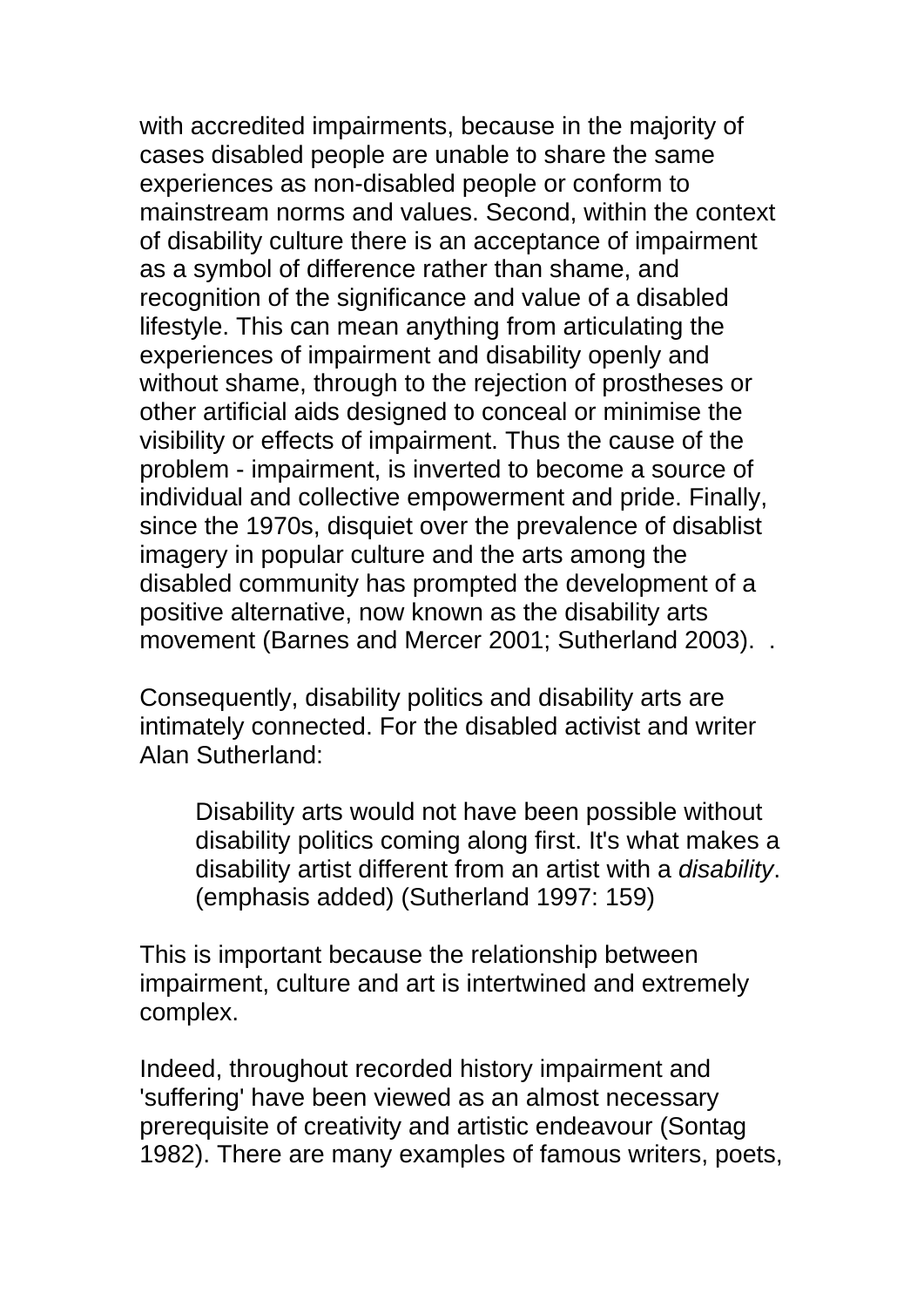artists and musicians with long term illnesses or accredited impairments. For instance, although his existence is open to conjecture, Homer, the Greek philosopher and poet, is but one important example. Other well known examples include Ludwig van Beethoven (1770 - 1827), Lord Byron (1788-1824), Vincent Van Gogh (1853-90) and Henri de Toulouse Lautrec (1864-1901). The stereotype of the flawed artist remains as strong as ever within western culture. Post-punk singer Ian Curtis, of the cult rock band *Joy Division*, for example, owed some of his reputation for tragic extremism to his epilepsy. But while impairment may on occasion be said to add to the appeal or the insight of a particular artistic figure, it is important to remember that many artists with accredited impairments have denied or ignored this aspect of their lives. Others have reacted in a personal rather than a political way. Contemporary examples include musicians Ray Charles, Jacqueline du Pré, Evelyn Glennie, Stevie Wonder, Hank Williams and Ian Dury (Barnes and Mercer 2001; Kingsley 2006).

However, the connection between biology and art represents a complete contrast with art as therapy. Traditional responses to the issue of disabled people and the arts have been based on paternalism. Those disabled people viewed as inadequate and incapable have been given art as therapy in the context of segregated special schools, day centres, and residential institutions. Such initiatives have not just individualised and depoliticised creativity, but also in some cases exploited it for commercial purposes without the artists' knowledge or consent. Whilst there is arguably a place for art therapy, disabled people do not deserve this presumption of perpetual infantilisation, and increasingly, have refused to put up with it. For Allan Sutherland: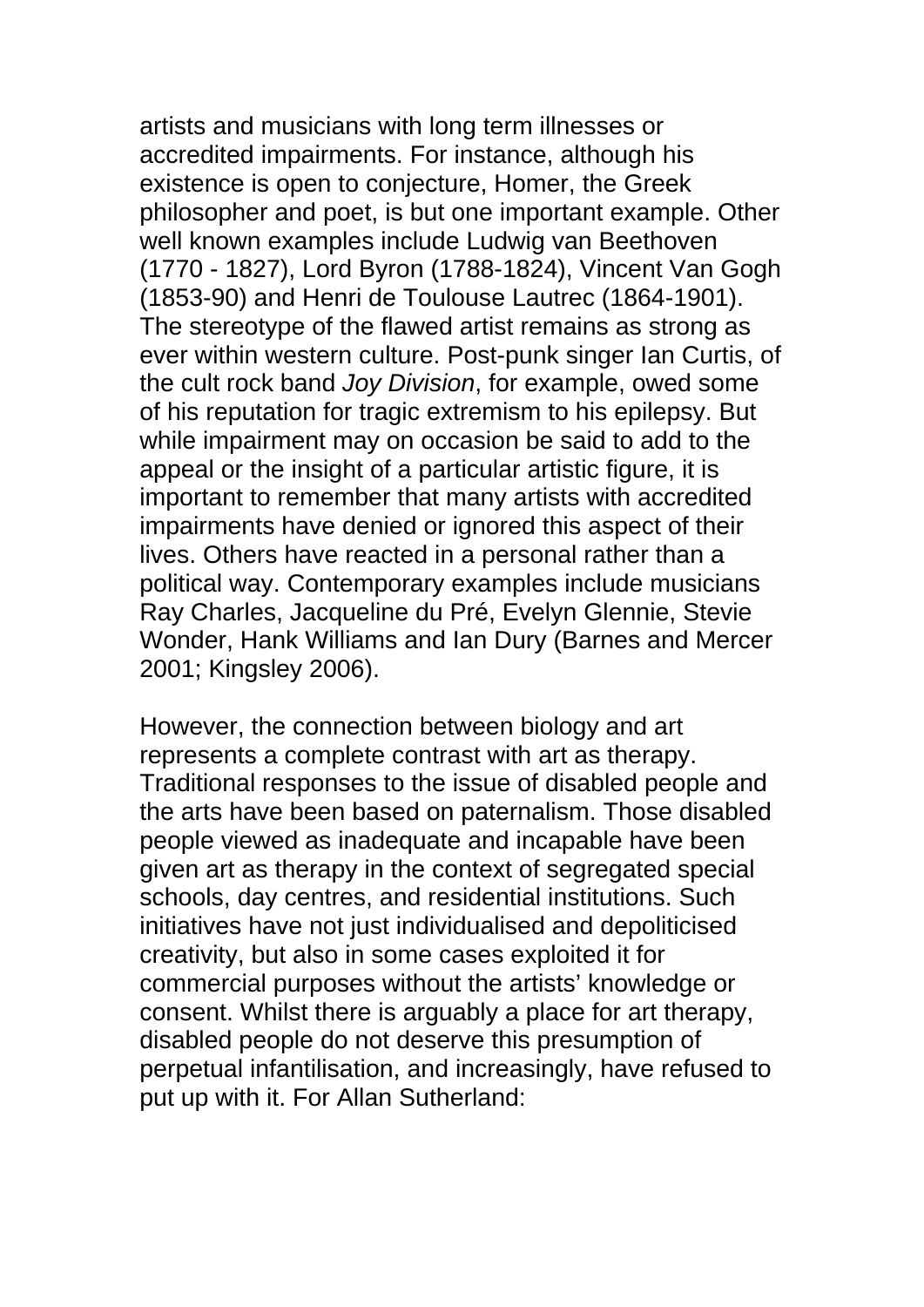The term 'art therapy' is one of those phrases, like 'military intelligence', that contains an internal contradiction. Art therapy uses the forms of art for entirely unartistic ends. In particular it leaves out communication; for it assumes we (disabled people) have nothing to communicate. (Sutherland 1997: 159)

By way of contrast disability arts is all about communication. In particular, it stresses the role of the arts in developing cultural (and by inference political) identity:

Disability arts... provides a context in which disabled people can get together, enjoy themselves and think in some way about issues of common concern. But it goes deeper than that, as disability culture really does offer people a key to the basic process of identifying as a disabled person, because culture and identity are closely linked concepts. (Vasey 1992: 11)

Disability art is, therefore, about exposing the disabling imagery and processes of society. There is also a role to play alongside conventional political activities:

Arts practice should also be viewed as much as a tool for change as attending meetings about orange badge provision ... Only by ensuring an integrated role for disability arts and culture in the struggle can we develop the vision to challenge narrow thinking, elitism and dependency on others for our emancipation. To encourage the growth of a disability culture is no less than to begin the radical task of transforming ourselves from passive and dependent beings into active and creative agents for social change. (Morrison and Finkelstein 1992: 11-12)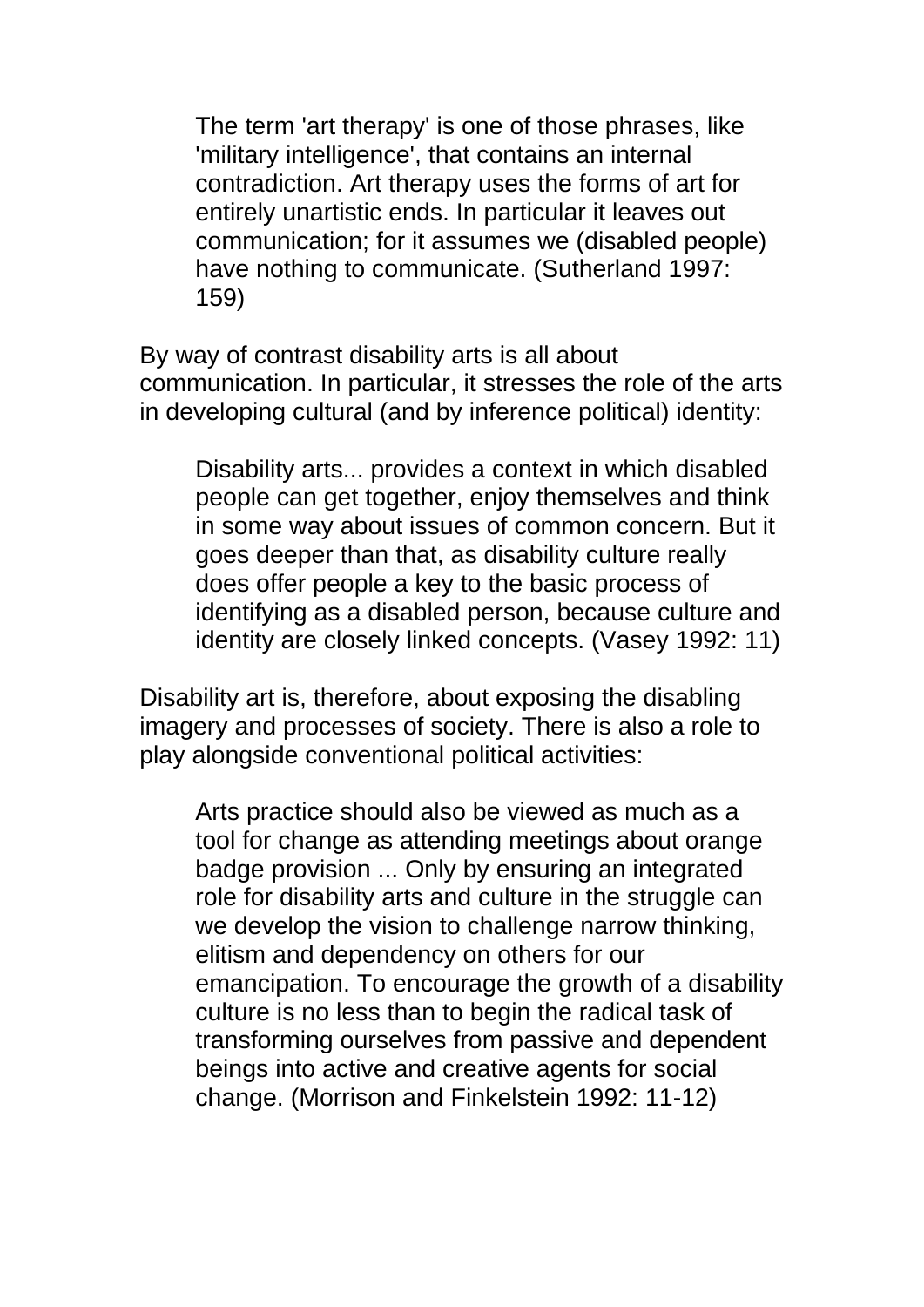Therefore disability art is potentially educative, transformative, expressive, emotionally exploratory, participative, and involving. It is a conception of cultural action that owes much to playwrights such as Berthold Brecht and educationalists like Paolo Freire, because it is radical, challenging and progressive at an individual and social level. Brecht was a well-known German Marxist dramatist whose plays and songs focus on oppression and injustice, and Freire, a Brazilian teacher and writer, perceived education as an important means of transforming people's political consciousness.

It is a sign of the maturity and confidence of the disabled people's movement that disabled people are able to celebrate difference, and work together to create and discuss images of their own choosing. Mainstream arts have not confronted disability as a socio-political issue. Moreover, disabled people are often dis-empowered, if not excluded, by arts training. Therefore, developing their own art, in environments controlled by them, is seen as critical if disabled people are to develop as creative producers, and compete with artists in the mainstream.

It is for this reason that the disabled people's movement has supported and nurtured its own artists and sought to provide for them opportunities to experiment and develop the necessary experience and confidence (Cribb 1993). Hitherto, the difficulty has been to avoid imposing a nondisabled view of quality. It is vital to recognise the process on which people are engaged, the struggle against barriers involved in getting there, and the context in which work is presented (Pick 1992).

There is little doubt that there has been a lack of a positive cultural identity for disabled people to draw upon, and in the face of extensive cultural oppression disability culture and art has had to be created almost from scratch.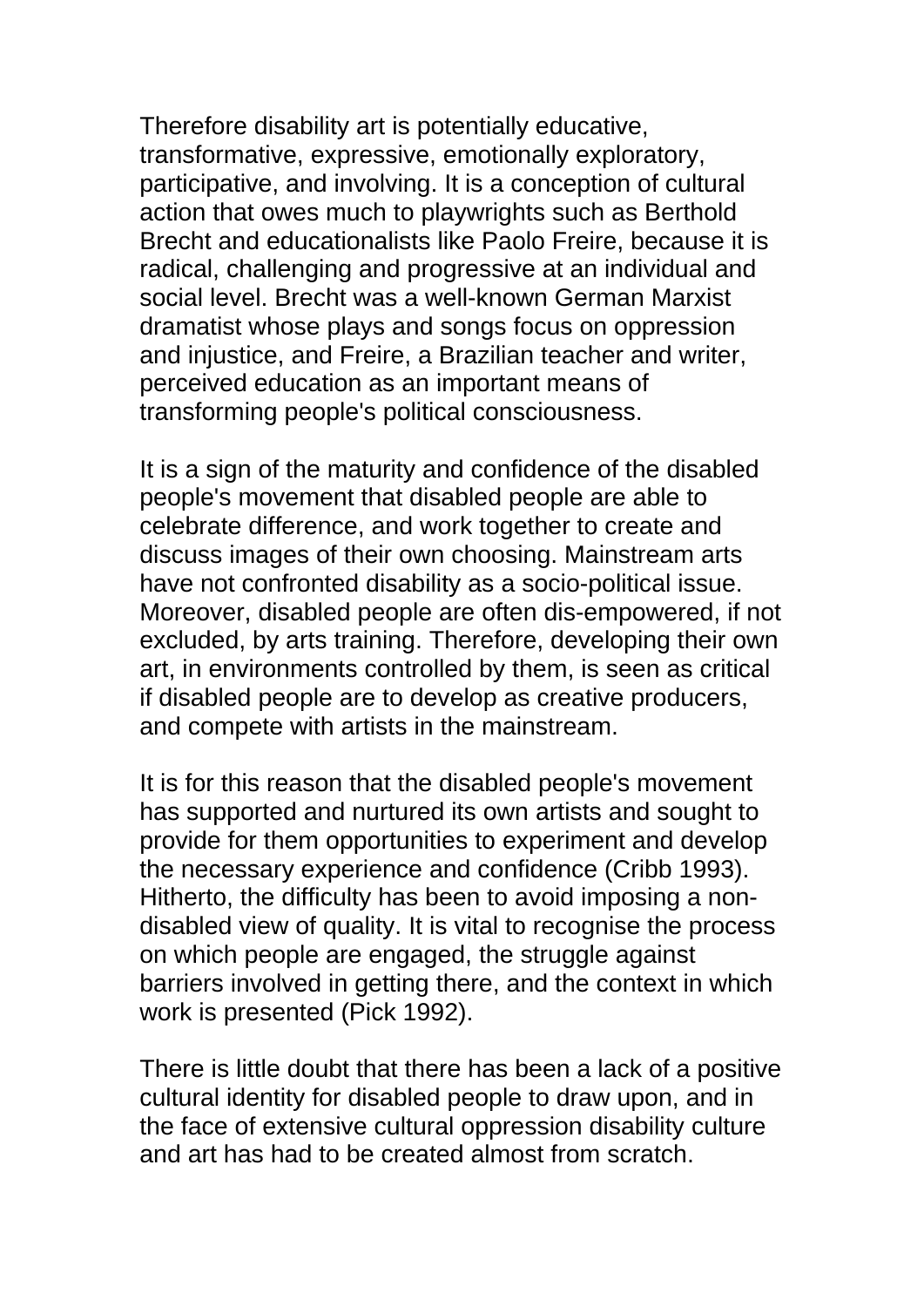## **The origins of disability culture and art**

There is little doubt that disability culture and art as defined above is a product of the late twentieth century, and that the process of exclusion has played a significant role in its development. It is highly likely however that disabled people throughout recorded history - in various circumstances and to varying degrees - have developed alternative value systems based around their own values and unmet needs rather than those of the dominant majority.

Certainly, ever since the ancient world of Greece and Rome disparate sections of the disabled population have found themselves thrown together whether through choice or otherwise. Indeed, in eighteenth century Europe the practice of segregating the most severely impaired members of the community into institutions of various kinds was gradually extended to include other sections of the population. In the UK it was a practice that continued well into the 1960s and 70s (Scull 1984; Stiker 2001). Given the tendency among all other marginalised or outsider groups to develop alternate value systems, it is almost inconceivable that those excluded on the basis of perceived impairment would not have done the same. This process of exclusion generates a shared experience for inmates. Examples include the experience of separate schooling, segregated transport, dealing with professionals, welfare services, rehabilitation agencies and charities. Many people born with congenital impairments will experience the same institutionalised educational experiences, just as people who acquire impairments will often share the same medical experiences.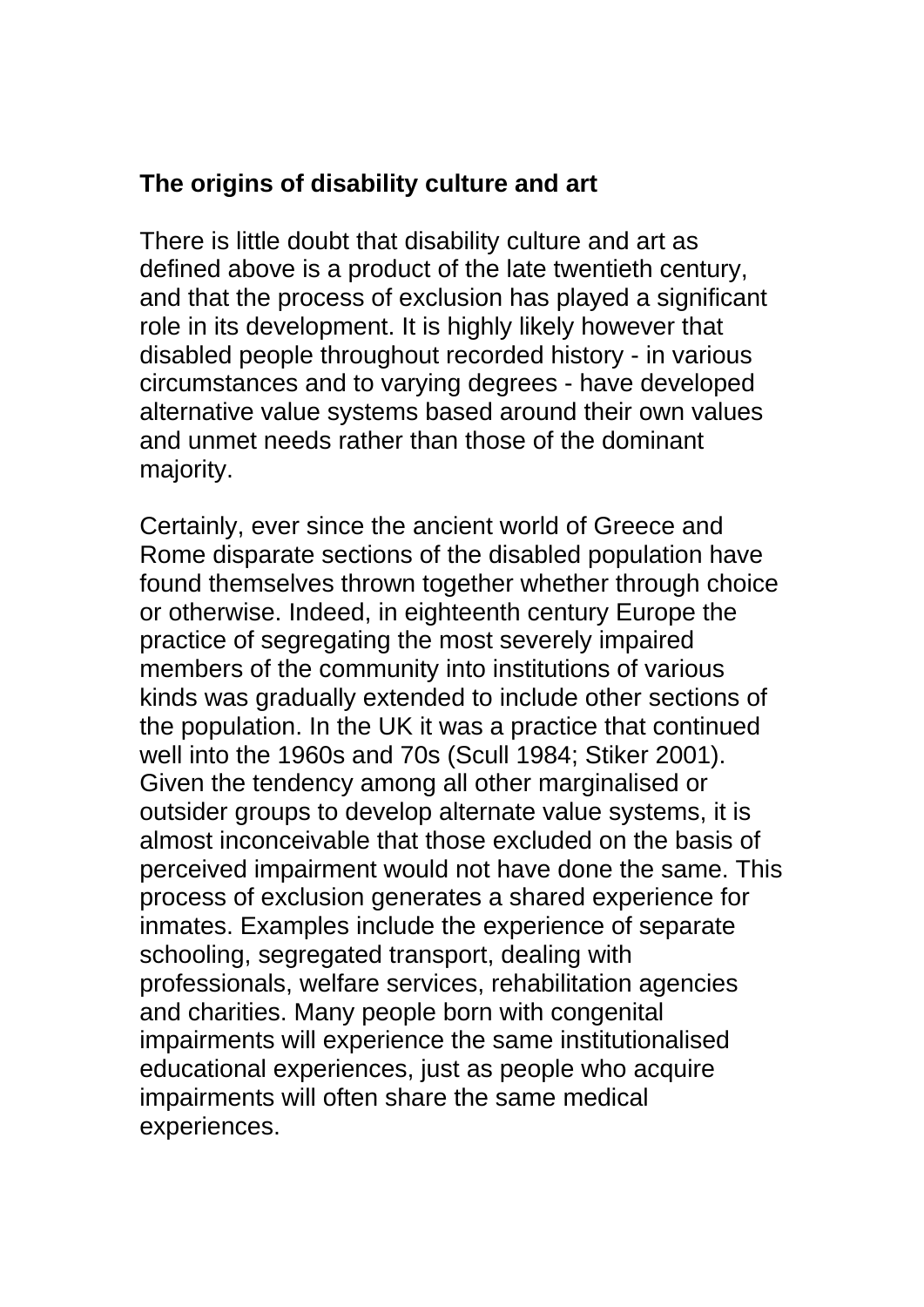To this extent it is possible to talk of a shared culture, albeit one based on the experience of oppressive institutional settings. Certainly the seeds of a proactive disability culture are clearly visible in the early writings of Paul Hunt, himself an inmate of various residential institutions for most of his adult life:

I would suggest that our role in society can be likened to that of the satirist in some respects. Maybe we have to remind people of a side of life they would sooner forget. We do this primarily by what we are. But we can intensify it and make it more productive if we are fully conscious of the tragedy of our situation, yet show by our lives that we believe this is not the final tragedy. (Hunt 1966: 156)

The process of exclusion was fundamental to the development of Deaf culture. For the American writer Lennard Davis, Deaf culture has its roots in the eighteenth century, with the discovery of 'deafness' and the development of schools for deaf children. Of course many authors had written about deafness before then. But for Davis the emergence of these schools signals a major qualitative shift in deaf people's individual and collective experiences. Hitherto, they had had no shared experience. On the whole they remained isolated from each other and were therefore, without a shared, complex, language (Davis 1995; Padden and Humphries 2006).

However, in understanding the cultural experience of deafness, it is important to distinguish between sign language users and non signers. Many people with hearing impairments acquire their condition during the life course. As a consequence although they may be described as deaf or hard of hearing, signing may not be their first language. People born with hearing impairment are likely to have grown up in an environment in which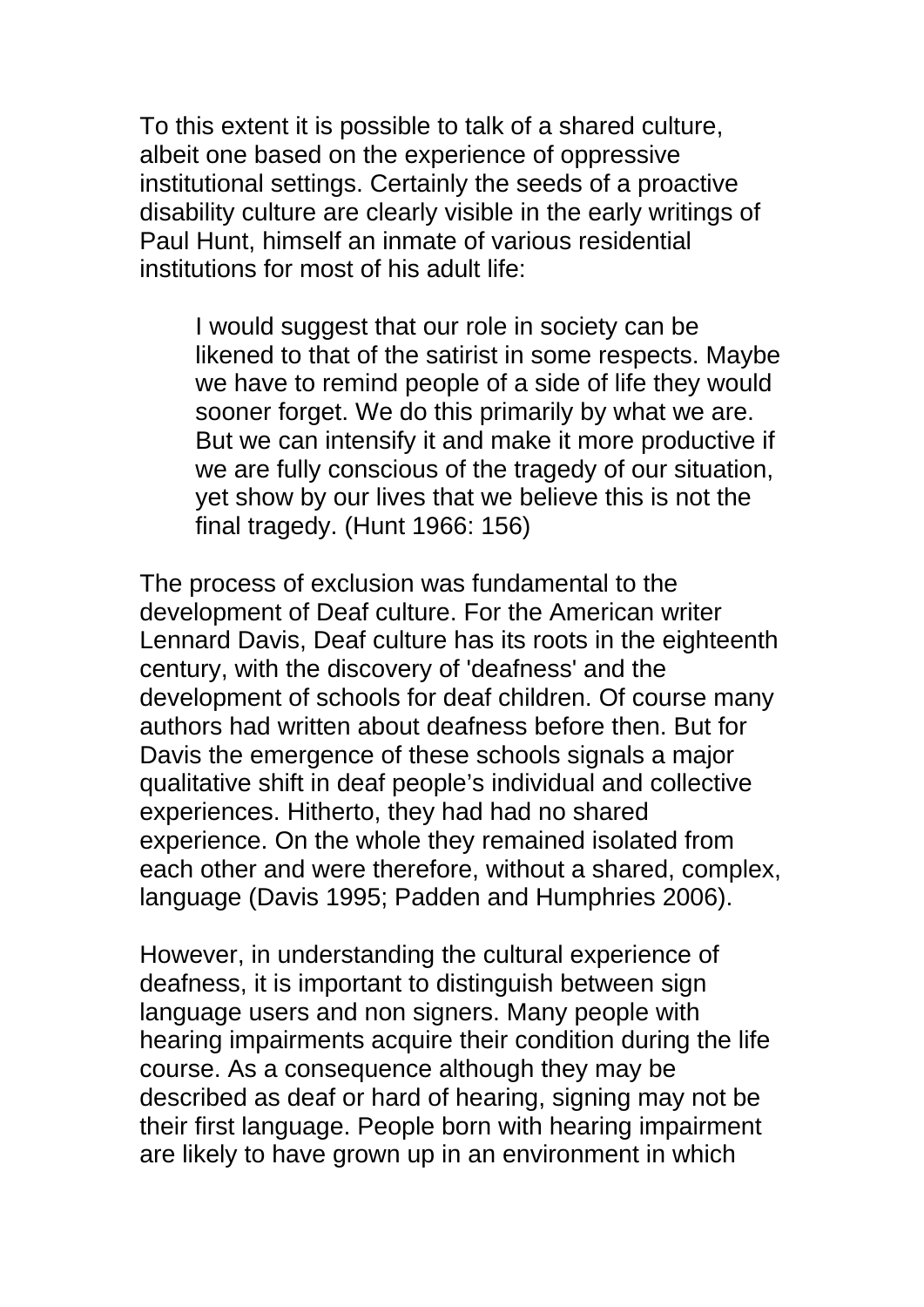signing is the primary method of communication. Hence they may refer to themselves as a Deaf person; the use of the capital D denoting membership a cultural or linguistic minority. This is analogous to other minority ethnic groups who are similarly likely to be excluded from mainstream culture as English is not their first language. At the same time, they resist identification as disabled people or people with impairments. This political approach has sometimes proved a stumbling block to relations between Deaf people and the disabled people's movement as a whole (Corker 1998). It is notable however that the British Deaf Association (BDA), a national organisation controlled and run by Deaf people formed in 1890 was a member of the BCODP from the outset and some of its members were active in the campaign for Anti Discrimination Legislation for disabled people during the 1990s (Barnes 1991).

A further element in the development of disability culture and the arts that should not be over-looked is the relationship between disabled people and the 'entertainment' industry. Historically, people with perceived impairments or 'abnormalities' have provided an important source of entertainment for the non-disabled majority. The ancient Egyptians, for example, used blind people as musicians, artists and masseuses. Deformed slaves were highly prized among the Greeks and Romans. The custom of keeping these people as enslaved entertainers became popular during the Hellenistic era. People of short stature or 'dwarfs' were particularly popular in Athens and Imperial Rome (Garland 1995: Edwards 1998).

Throughout the medieval period, society's apparent fascination with perceived abnormalities persisted. Many royal courts in Europe between 1600 and 1800 retained people of short stature as court jesters or kept a compliment of 'fools' (these were people with learning difficulties or others who feigned idiocy for amusement).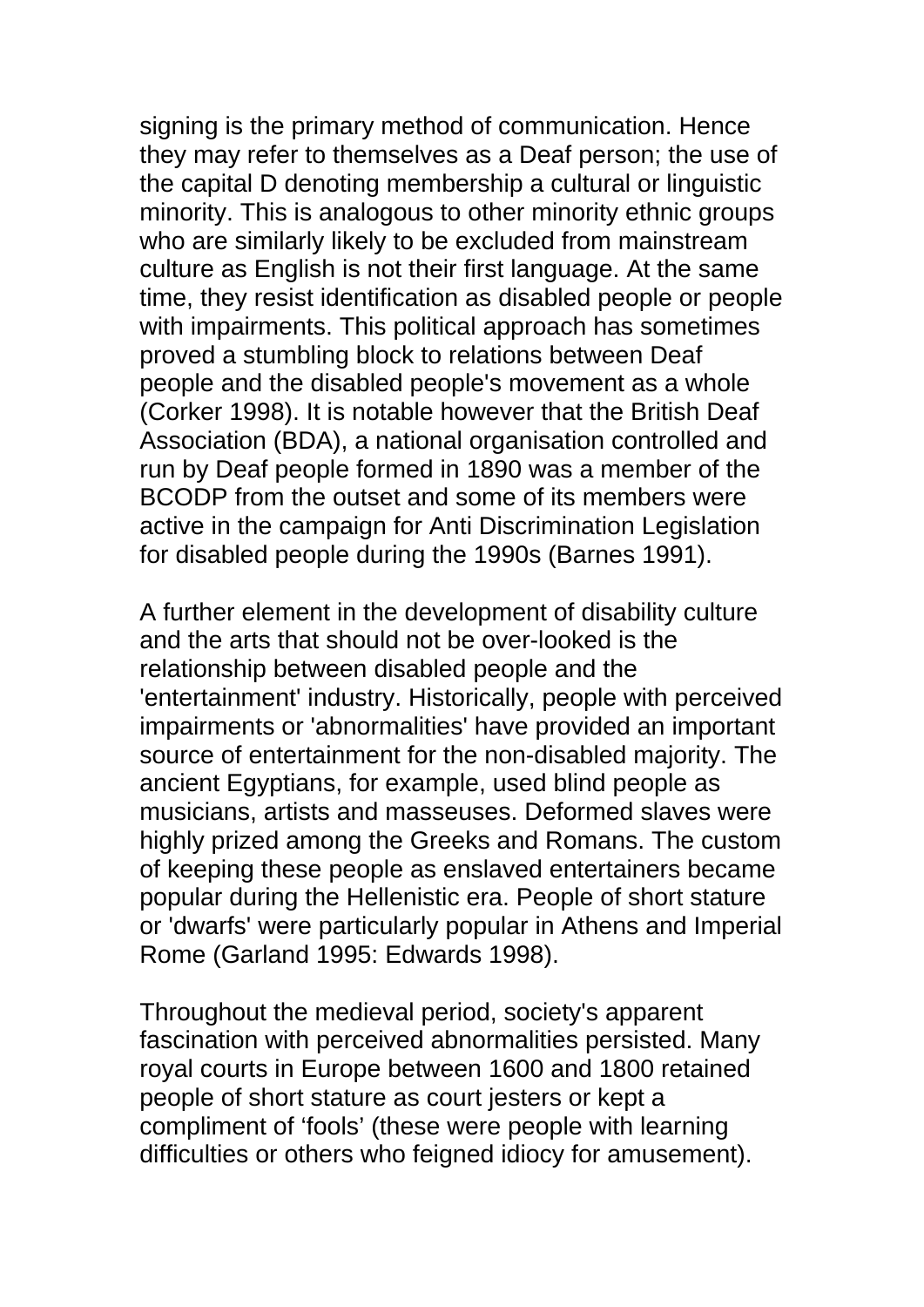During the Middle Ages and thereafter, people with accredited deformities and intellectual impairments were often displayed for money at village fairs and on market days, festivals and holidays. Such practices became institutionalised in the nineteenth century with the development of the 'freak show', a phrase used to refer to 'the formally organised exhibition of people with alleged physical, mental or behavioural difference at circuses, fairs carnivals or other amusement venues' (Bogdan 1996: 25). Freak shows flourished throughout Britain and North America in the nineteenth and early part of the twentieth century. Although these exhibitions were undoubtedly frequently the site for the uncontrolled exploitation and degradation of people with impairments, for some they provided a welcome refuge from the pathologising gaze and controlling influence of the newly ascendant medical profession. Many viewed themselves as professional performers and an essential part of show business (Gerber 1996). This is clearly reflected in Todd Browning's classic 1932 film 'Freaks' (Hawkins 1996; Browning 2001).

Due in part to the economic, political and social changes of the 1940s and beyond, the popularity of the freak show has declined markedly. Moreover, since the politicisation of disability in the 1960s and 70s disabled people's involvement in the performing arts has changed considerably.

#### **The disability arts movement**

Clearly then disability arts, recently referred to as the 'last remaining avant-garde movement' by the writer and broadcaster Lord Melvin Bragg (Bragg 2007: 1), is not simply about disabled people obtaining access to the mainstream of artistic consumption and production. Nor is it about simply expressing the individual experiences of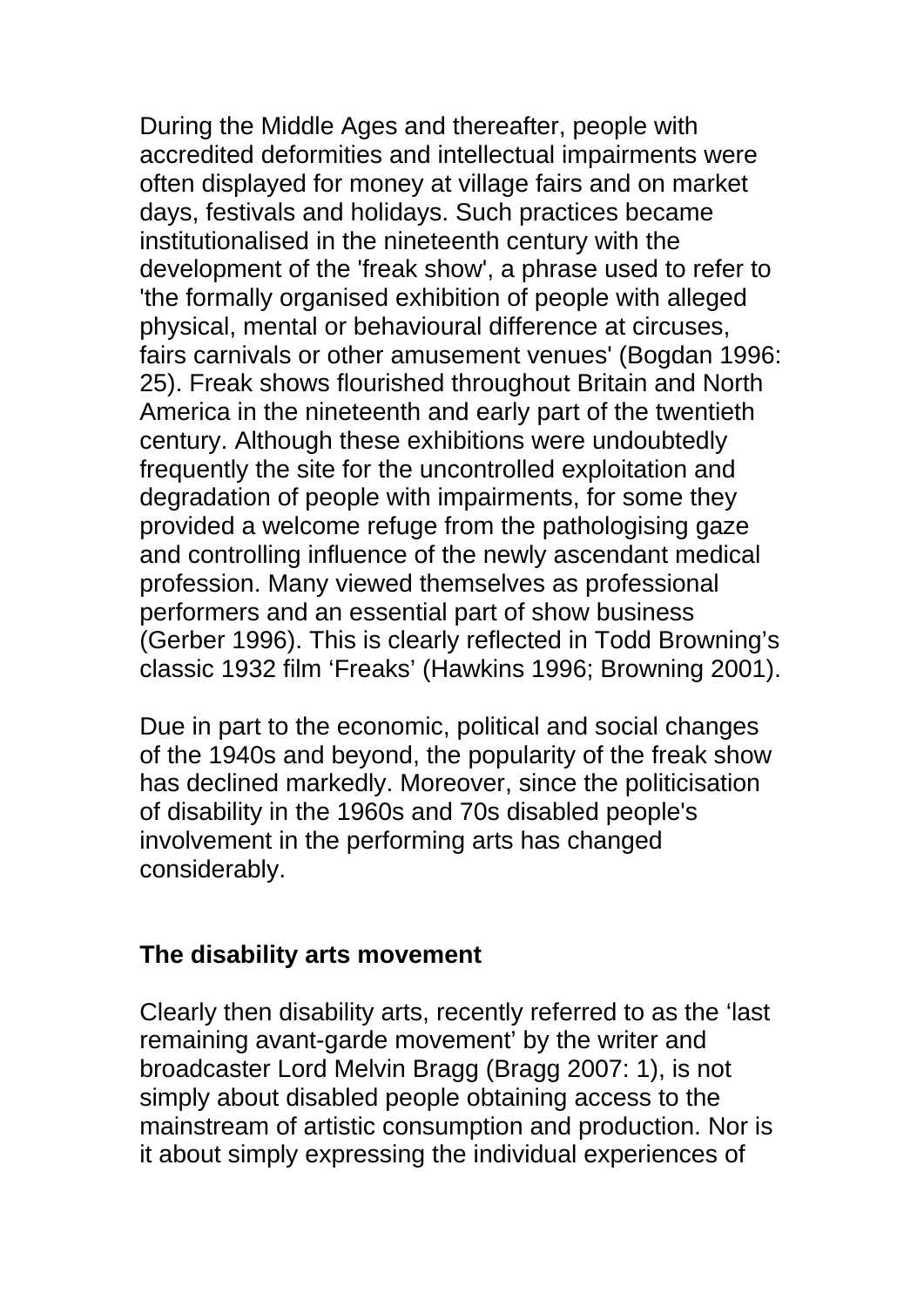living with or coming to terms with an accredited impairment. Disability art is the development of shared cultural meanings and collective expression of the experience of disability and struggle. It entails using art to expose the discrimination and prejudice disabled people face, and to generate group consciousness and solidarity. For a growing number of people around the world, the main forum for positive cultural representations of the disability experience is only located within the context of disability arts.

Early initiatives in the disability arts movement include the production of *Link*, a television programme specifically for disabled people, by a British independent production company; and the production of newsletters and magazines by the disabled people's movement. Examples include *The Disability Rag*, the unofficial newspaper of the American Independent Living Movement started in 1980; *In From the Cold*, the magazine produced by Britain's Liberation Network of People with Disabilities, established in 1981 - the last edition appeared in 1987; *Coalition*, the magazine of the Greater Manchester Coalition of Disabled People (GMCDP) - it first appeared in 1986 and is still going strong, and the *DAIL* (Disability Arts in London) Magazine. Whilst all these periodicals include articles, features, reviews, and commentary on disability issues, culture and art, the latter, as its name implies is devoted exclusively to arts practice. *DAIL* began operations in 1987. In 1999 it had a national circulation of 3000, and an estimated 8000 readers (DAIL 1999). It is now available under a new name Arts Disability Culture as a reflection of its national audience (LDAF. 2008).

Further illustrations of this trend include the setting up of *London Disability Arts Forum* in 1986, and a general upsurge in conferences, exhibitions, workshops, cabaret and performance throughout Britain. All of which has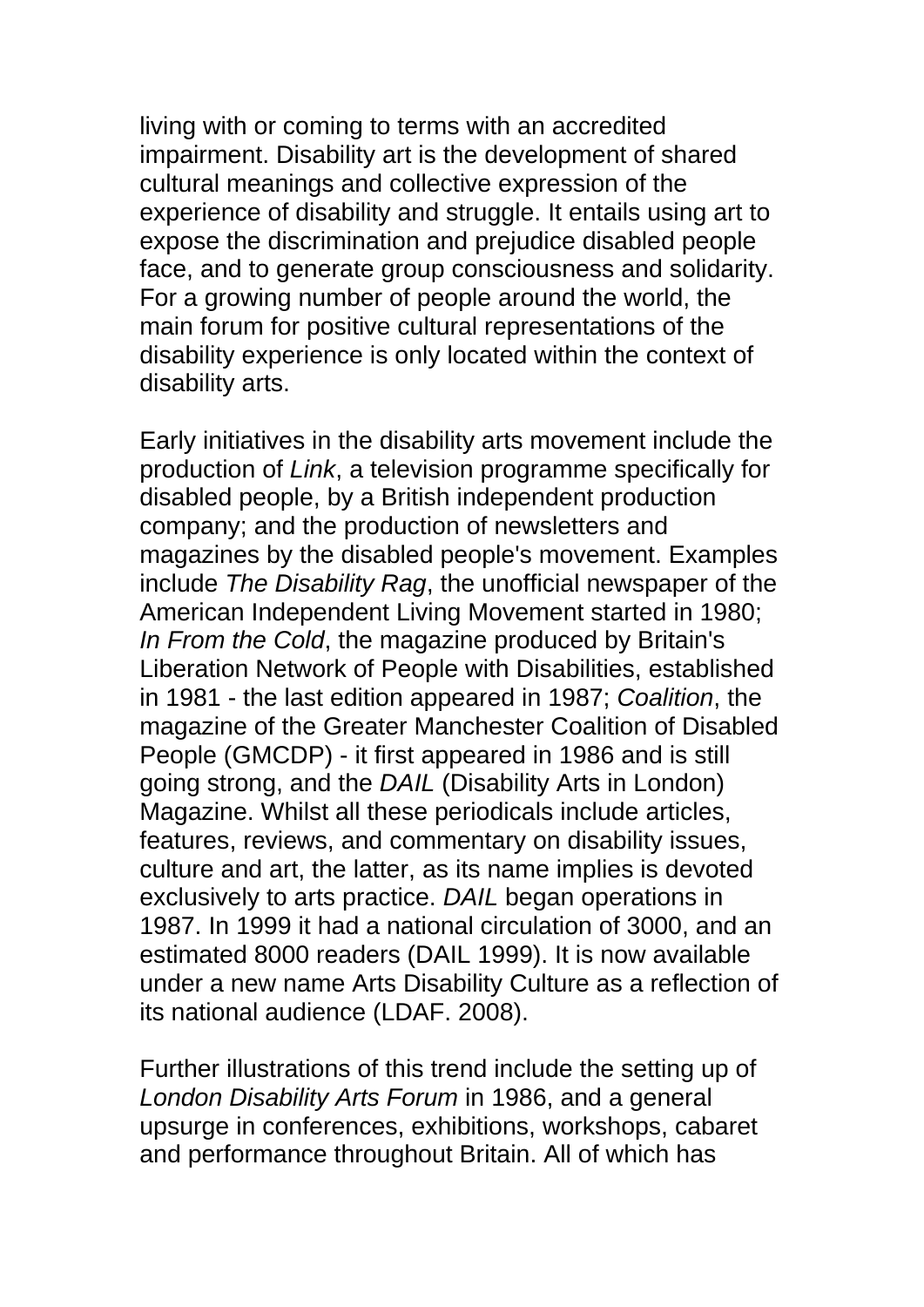generated a wealth of artefacts including paintings, sculpture, novels, poetry, plays, music and performance art both in Britain and the rest of the world. Indeed, recent research by the newly formed Edward Lear Foundation shows that in 2003 there were more than 50 organisations and agencies involved in the development of disability art in the UK alone. Moreover, a chronology of the development of disability culture and art in the UK has been produced by the disabled writer, comedian and activist Allan Sutherland (Sutherland 2003).

Also, there is an increasingly politically aware disability voice reflected on film and in other media produced by disabled people. It represents a growing body of work that takes:

Legitimate and conscious account of the film maker or artist's encounter with and progress through the experience of disability (Pointon 1997: 237).

Well known early examples include Steve Dworskin's *Trying to Kiss the Moon* (UK) and Billy Golfus's *When Billy Broke his Head and Other Tales of Wonder* (USA) (for a comparative review see Darke 1995).

Moreover an American organisation *Cutlure! Disability!*  Talent! based in Berkeley, California staged its 27<sup>th</sup> International Disability Film festival in June 2007. Thirteen films were shown from six countries featuring a diverse array of disability stories. Audio description and American Sign Language (ASL) interpreters were provided. Braille and large print screening schedules were available and the venue was wheelchair accessible (Culture! Disability! Talent! 2008). The Moscow International Disability Film Festival *Breaking Down Barriers* of 2004 included entries from film makers all over the world including Georgia, Germany, France Russia and Spain. A similar event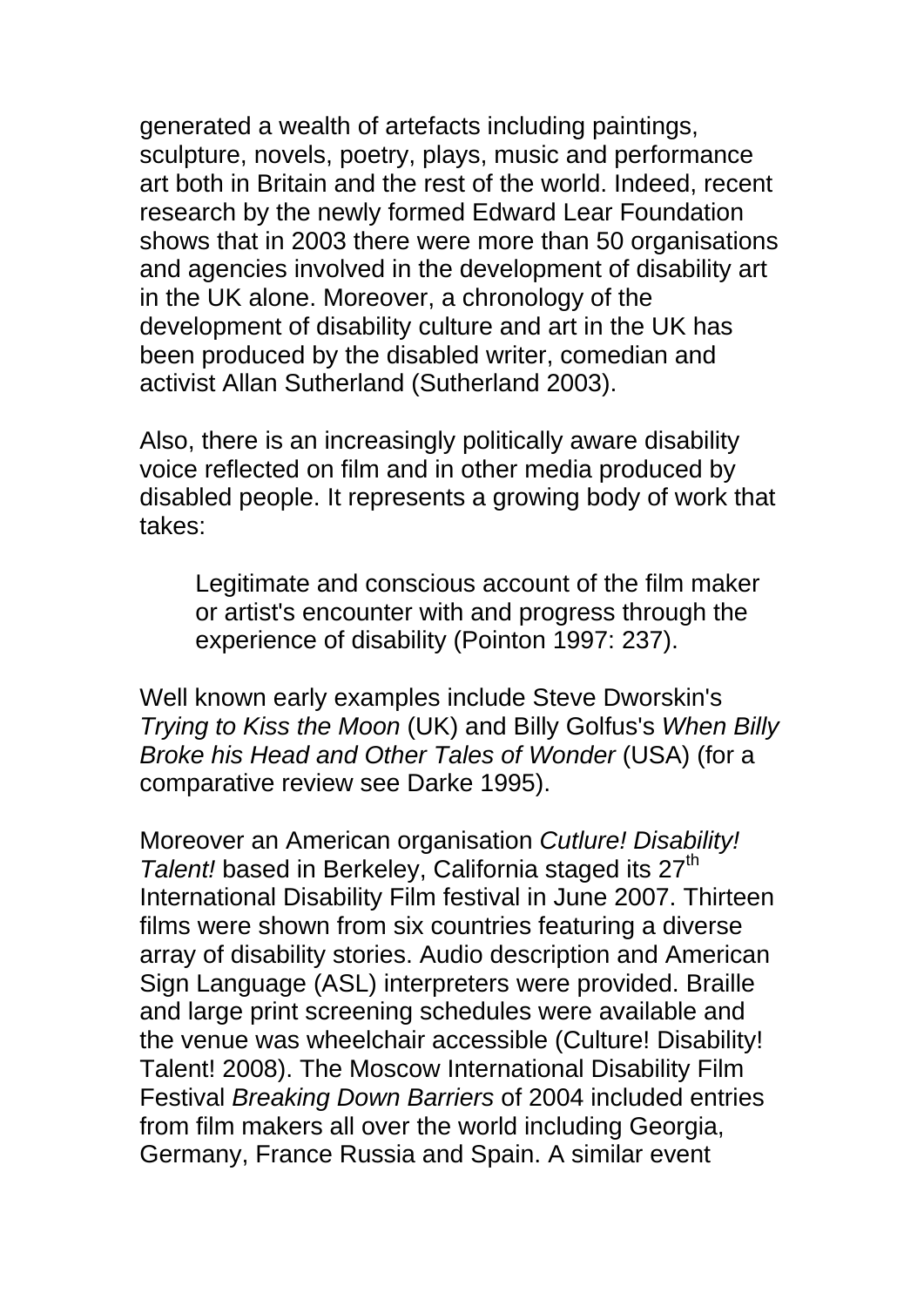entitled *The Other Film Festival,* is planned for 2008 (Breaking Down Barriers 2004), In the UK the *London Disability Arts Forum,* supported by the *British Film Institute* is to stage its 8<sup>th</sup> Disability Film Festival at the National Film Theatre from the  $14^{th}$  to the 19<sup>th</sup> February 2008. Established in 1999 the Festival has grown in size, quality and impact every year. In 2005 for instance, it included 47 events spread over five days with audiences of more than 2600. It returns in 2008 with a host of new ideas and contributions. It has served as a model for other disability film festivals in Canada, Finland, Greece, and Turkey. The organizers insistence on accessible premises, facilities and programming has resulted in it becoming a beacon of best practice (X08, 2008). It is notable that despite this apparent success the future of the *London Disability Arts Forum* is unclear due to recent cuts in funding by the Government sponsored Arts Council (Masefield 2008).

It is important to remember too that the disabled people's movement is truly international. There are organisations controlled and run by disabled people throughout the developing nations of the majority world engaged in the struggle for a more equitable and just society (Albert 2007: Barnes and Mercer 2005). An example of how politics and art are linked is evident in Rebecca Yeo and Andrew Bolton's (2008) study *I don't have a problem, the problem is theirs.* The report documents the lives and aspirations of disabled people in Bolivia in both words and pictures. It includes;

the raw voices of disabled people. Not leaders or the conventionally articulate, but in the voices of ordinary disabled people talking about their lives. And…., through the creation of public murals.., painted their lives and aspirations (Yeo and Bolton 2004: 1)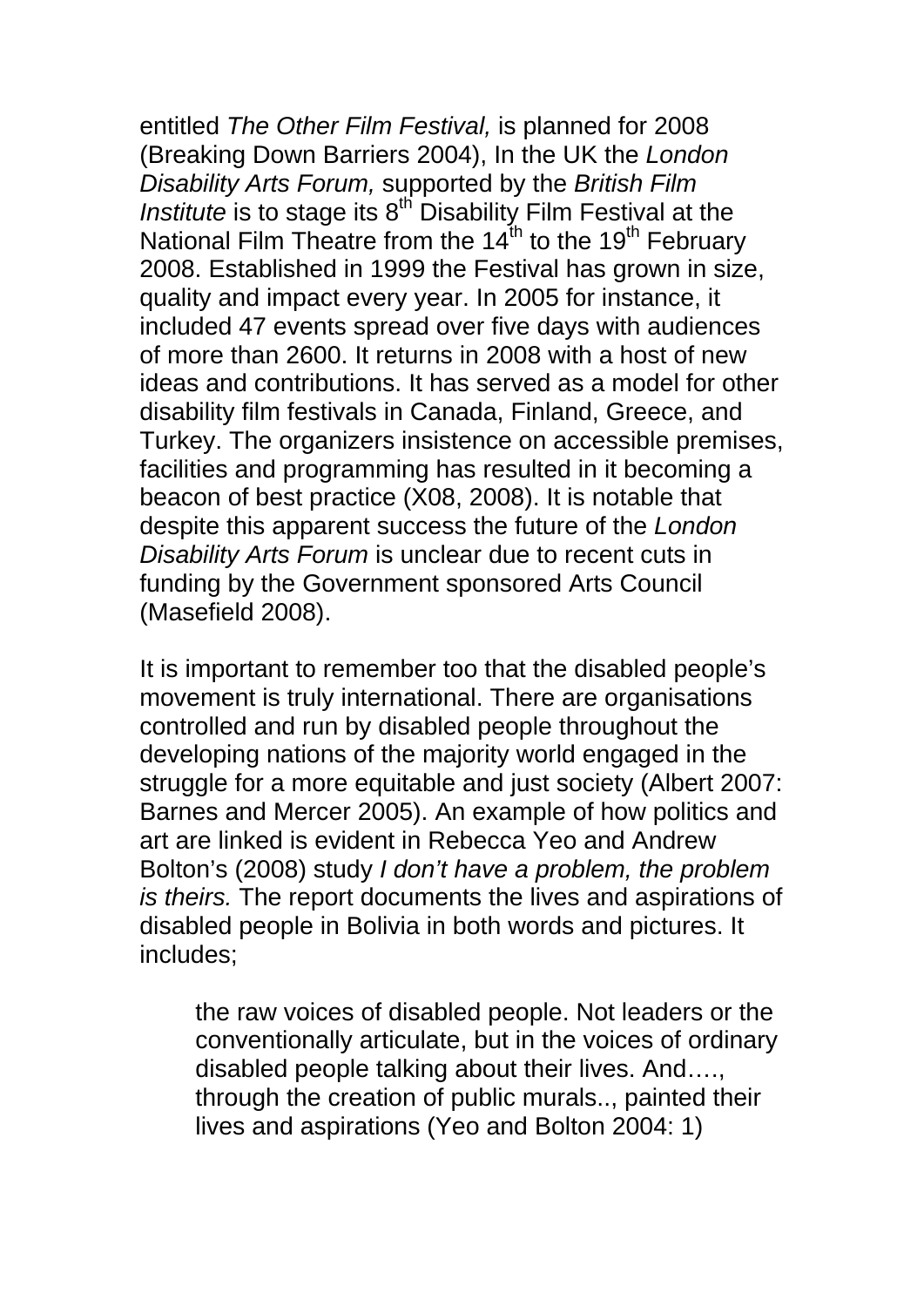The report contains twenty colour photographs of these images.

Clearly then the emergence of the disability arts movement tends to contradict the Canadian writer Susan Wendell's (1996: 273) assertion that:

It would be hard to claim that disabled people as a whole have an alternative culture or even the seeds of one.

Furthermore, in recent years film makers in Hollywood and elsewhere have produced a panoply of films that arguably reflect different aspects of the 'disability' experience. There are also more 'disabled' characters (although not all are played by actors with impairments) in British soaps and dramas (Pointon and Davies 1997). Whilst these developments might not go far enough for some disabled activists, there can be little doubt that there is a much greater range of mainstream material dealing with disability issues available.

It may also be argued that the impact of disability culture and art is having quite tangible effects within the context of mainstream culture. In the USA for example, *The Americans with Disabilities Act* (ADA) forced suppliers of television sets to build in a decoder chip so Deaf people could receive 'closed caption' (a type of subtitling system for viewers with hearing impairments). In the UK, £50.000 of National Lottery funding has awarded to Derby's *Royal School for the Deaf*, to help build Europe's sign language video library. This is the first phase of the establishment of a £1 million National Sign Language Video Centre. There has also been a consistent growth in the number of signed theatre performances for deaf people (Pointon 1997). There has also been a general expansion in the number of 'positive' images of disabled people. Indeed, in the mid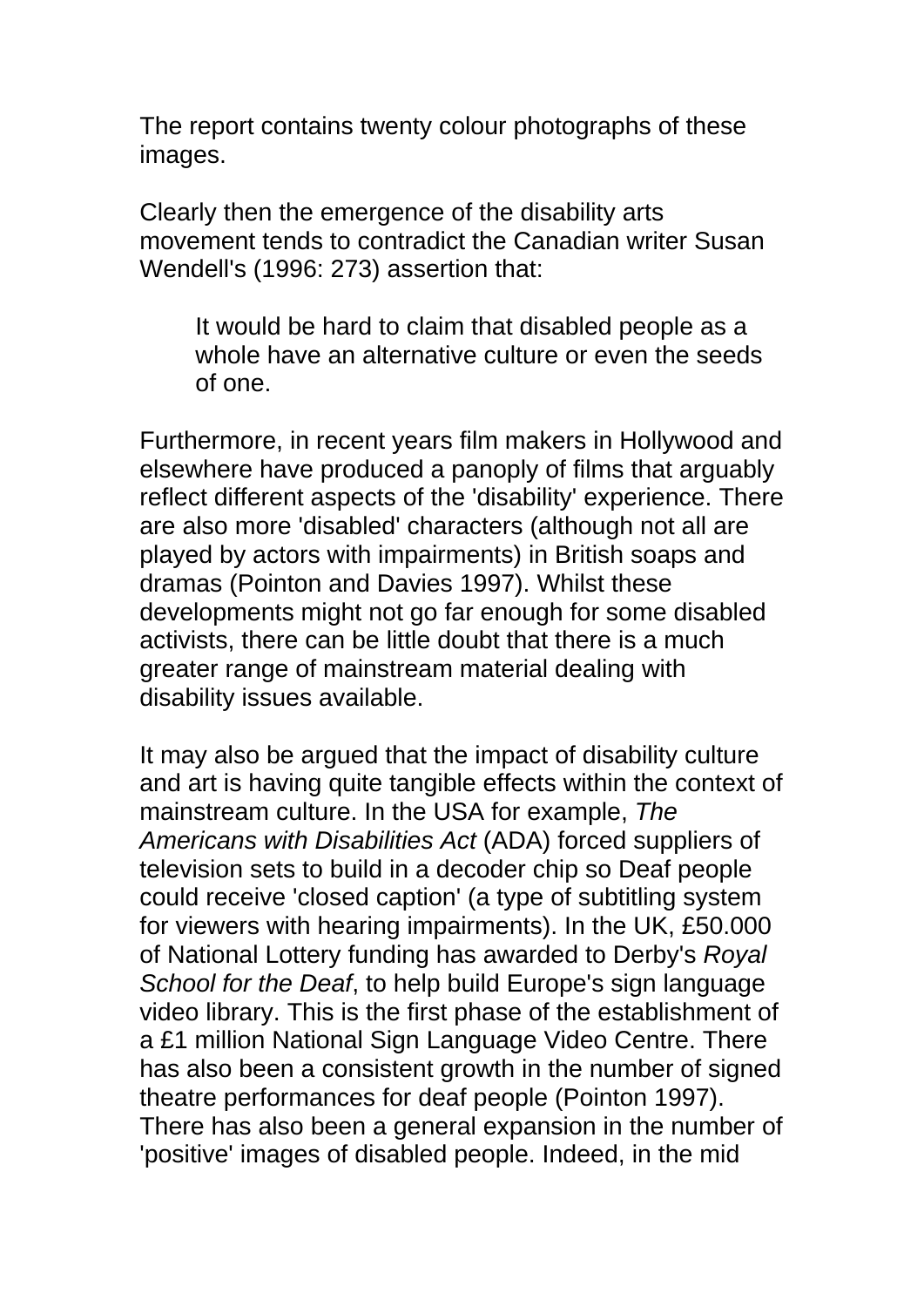1980s Paul Longmore (1987) commented on these developments in American advertising with disabled characters appearing in advertisements for Levi Jeans, McDonalds Hamburgers, and Kodak films - a trend which has yet to cross the Atlantic.

### **Discussion**

The emergence of disability culture and its relative success raise a number of important issues that are not easily resolved. Notions such as 'disability pride' and the 'celebration of difference' are for many people quite problematic. This is particularly the case with reference to those whose impairments are debilitating, painful, or likely to result in premature death. Whilst other oppressed groups may proclaim that 'black is beautiful' or pronounce themselves 'glad to be gay', it is harder for many disabled people to make similar claims. While agreeing that the main determinants of disabled people's quality of life are social, not medical, many would contest the optimism of Jenny Morris' suggestion that:

We can celebrate, and take pride in, our physical and intellectual differences, asserting the value of our lives. (Morris, 1991: 189)

It may be necessary to develop an attitude of ambivalence towards impairment: on the one hand, asserting the value of people with perceived impairment/s, and on the other hand, refusing to glorify incapacity. Central to this process is the distinction between impairment and disability. It is possible to celebrate the resistance and strength that the collective movements of disabled people have demonstrated throughout the world in the last few decades, and to take pride in the survival and selforganisation of disabled people and their organisations.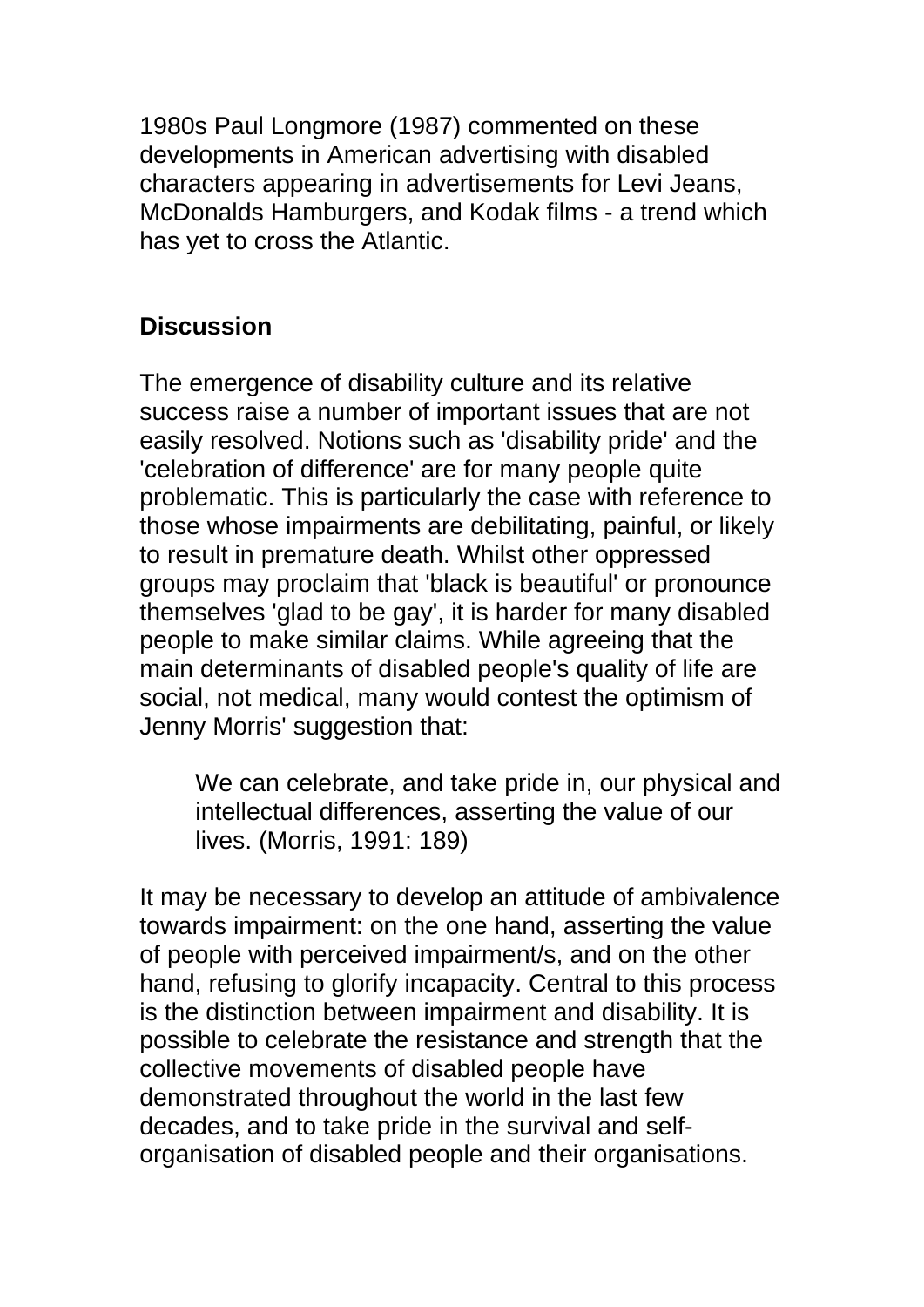Moreover, the development and very existence of disability culture and art may itself be exclusionary, and in turn, compound the difficulties experienced by disabled people as it can very easily alienate potential non-disabled allies. By definition disability culture and art are the outcome of a 'minority group' consciousness. As a consequence, their potential for initiating meaningful and radical political and social change may be limited. In addition, the overwhelming majority of people with impairments have acquired conditions and have been socialised into a mainstream cultural environment that remains wedded almost exclusively to a non-disabled ideal. As a result they are often reluctant to accept a disabled identity and align themselves with the disabled people's movement. Additionally the disability arts movement has yet to make a significant impact on other sub-cultural groupings. Furthermore, as various aspects of disability culture and art are assimilated into mainstream culture their political significance may be effectively neutralised.

# **Final word**

Despite these concerns there is clear evidence that the last few decades have witnessed the emergence of a burgeoning disability culture and arts movement. Undoubtedly a new phenomenon, disability culture can be likened to other sub-cultural forms. Its roots are long and varied and lie in the complex relationship between perceived impairment and the creative arts. Whilst there is little doubt that the disability arts movement poses a significant challenge to conventional assumptions about impairment and disability, its very existence and relative success raise a number of important questions that have yet to be fully resolved. But how and in what ways these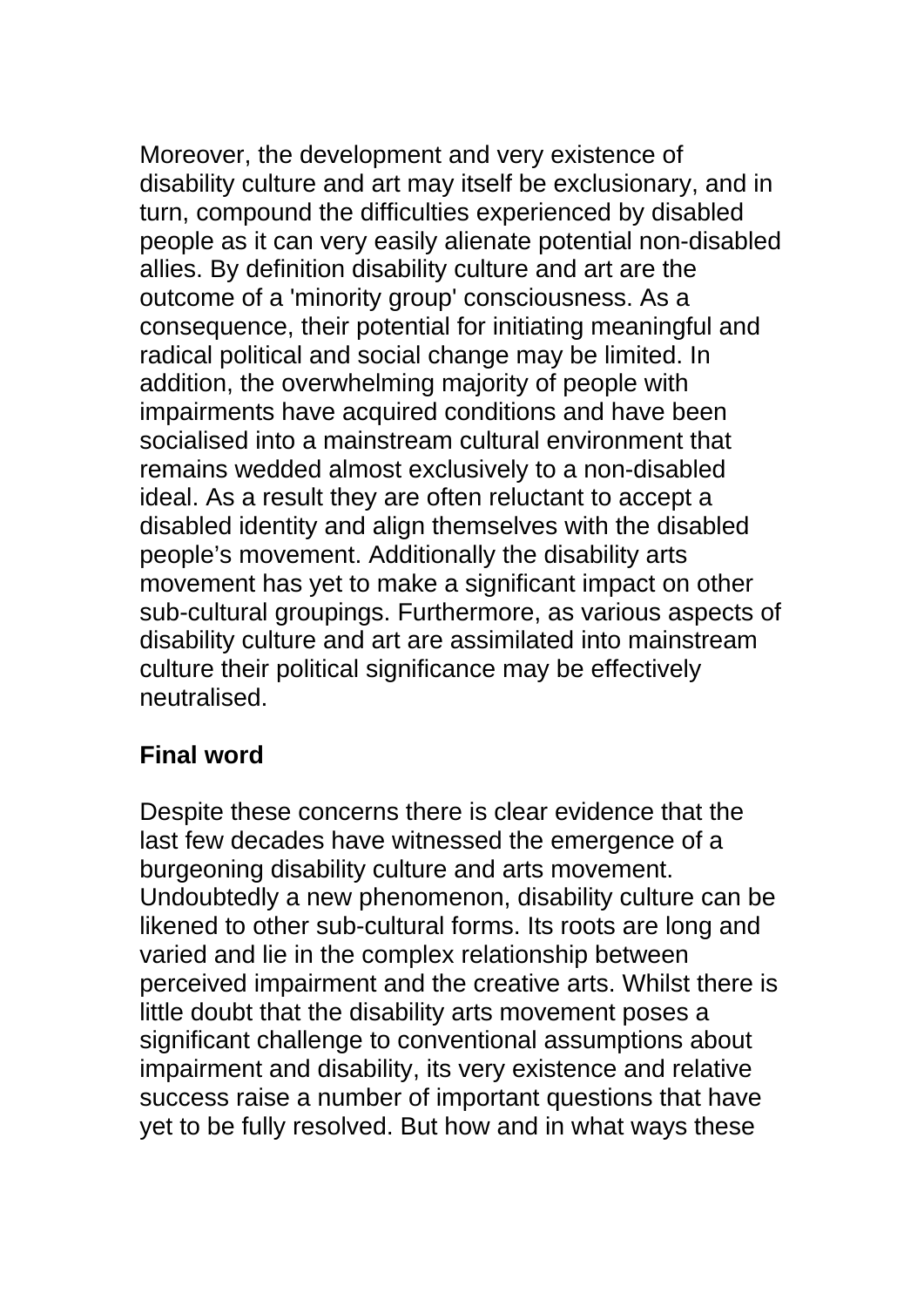questions are to be addressed can only be decided by disabled people themselves.

#### **References**

Albert, B. ed. 2007: *In or out of the mainstream: Lessons from Research on disability and development*, Leeds: the Disability Press.

Barnes, C. 1991: **Disabled People in Britain and Discrimination: A Case for Anti-Discrimination Legislation**, London, C. Hurst and Co Ltd.

Barnes, C. and Mercer, G. eds. 2005: *The Social Model of Disability: Europe and the Majority World*, Leeds; The Disability Press.

Barnes, C. and Mercer, G. 2003: **Disability,** Cambridge: Polity.

Barnes C. and Mercer, G. 2001: 'Disability Culture: Inclusion or Assimilation'? In G. Albrecht et al., (eds.) **The Disability Studies Handbook,** London: Sage pp. 515 - 535.

BCODP. 2008: British Council of Disabled People, Homepage, http://www.bcodp.org.uk/ (Accessed 28<sup>th</sup> January 2008).

Bogdan, R. 1996: The social construction of freaks, in: Thomson, R. G. (ed) **Freakery: Cultural Spectacles of the Extraordinary Body**, New York: Columbia University Press.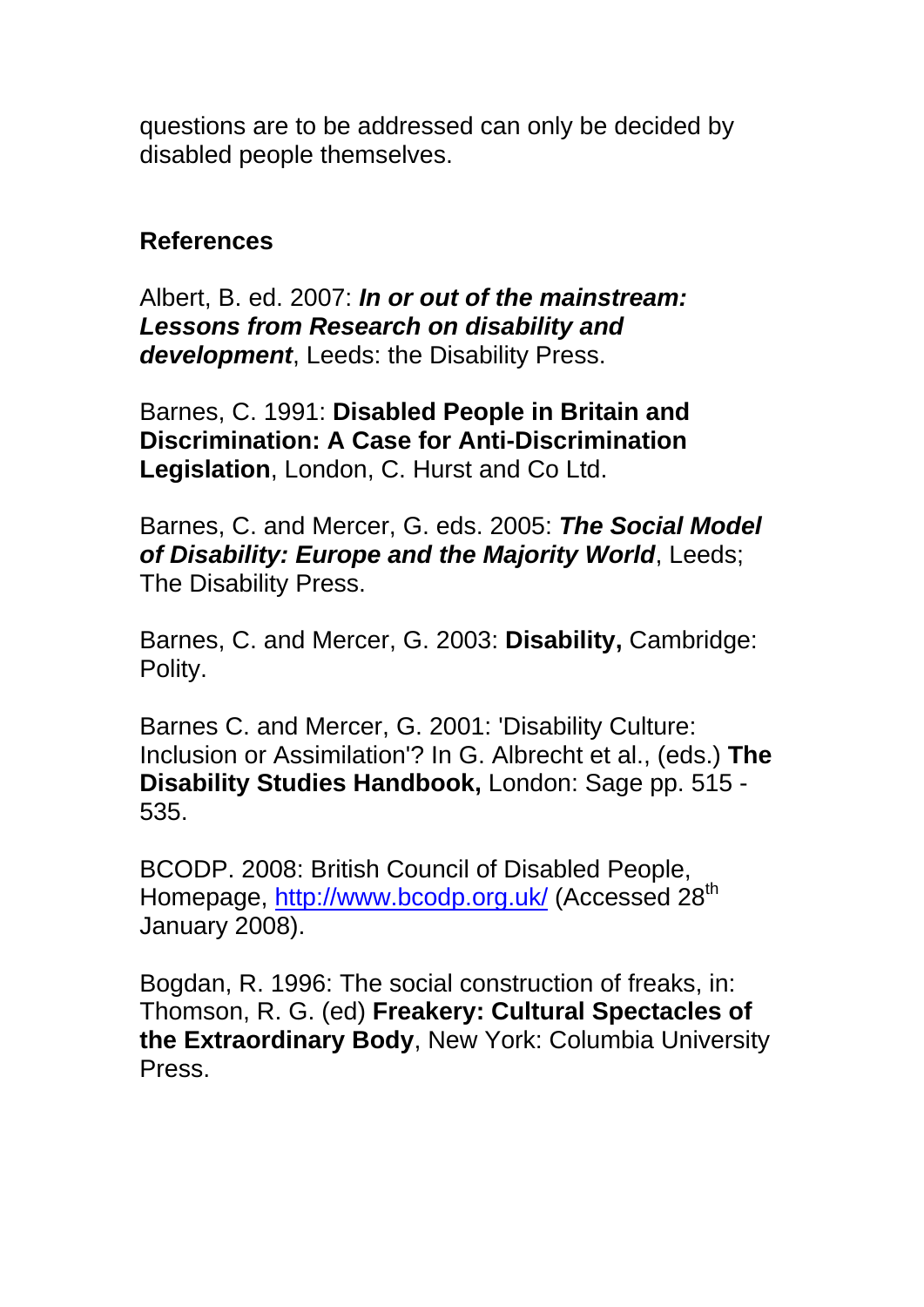Breaking Down Barriers 2004L http://festivaleng.perspektiva-inva.ru/?7 (Accessed 28<sup>th</sup> February 2008).

Browning, T. 2001: **'Freaks'**, Warner Brothers Home Video inc. (first released in 1932).

Bragg, M. 2007: The last Remaining Avant-garde Movement: Melvin Bragg on the role of disability arts in the nation's cultural life, **Society Guardian**, Tuesday 11<sup>th</sup> December. 1 - 3

http://www.guardian.co.uk/society/2007/dec/11/disability.a rts/print (Accessed 1st February 2008).

CEC. 2003: **Equal Opportunities for People with disabilities: a European Action Plan**, Brussells: 650 Final,

http://ec.europa.eu/employment\_social/news/2003/oct/en. pdf (accessed on 28th January 2008)

Corker, M. 1998: **Deaf and Disabled, or Deafness Disabled**, Milton Keynes: Open University Press.

Cribb, S. 1993: Are disabled artists cotton-wooled, **Disability Arts Magazine**, 3/2, Summer: 10-11.

Culture! Disability! Talent! 2008: **CDT News an**d **Information**, http://www.culturedisabilitytalent.org/ (accessed 1<sup>st</sup> February 2008).

DAIL 1999: Personal communication, 25 January.

Davis, L. 1995: **Enforcing Normalcy: Disability, Deafness and the Body** London: Verso. (especially Parts 6 and 7)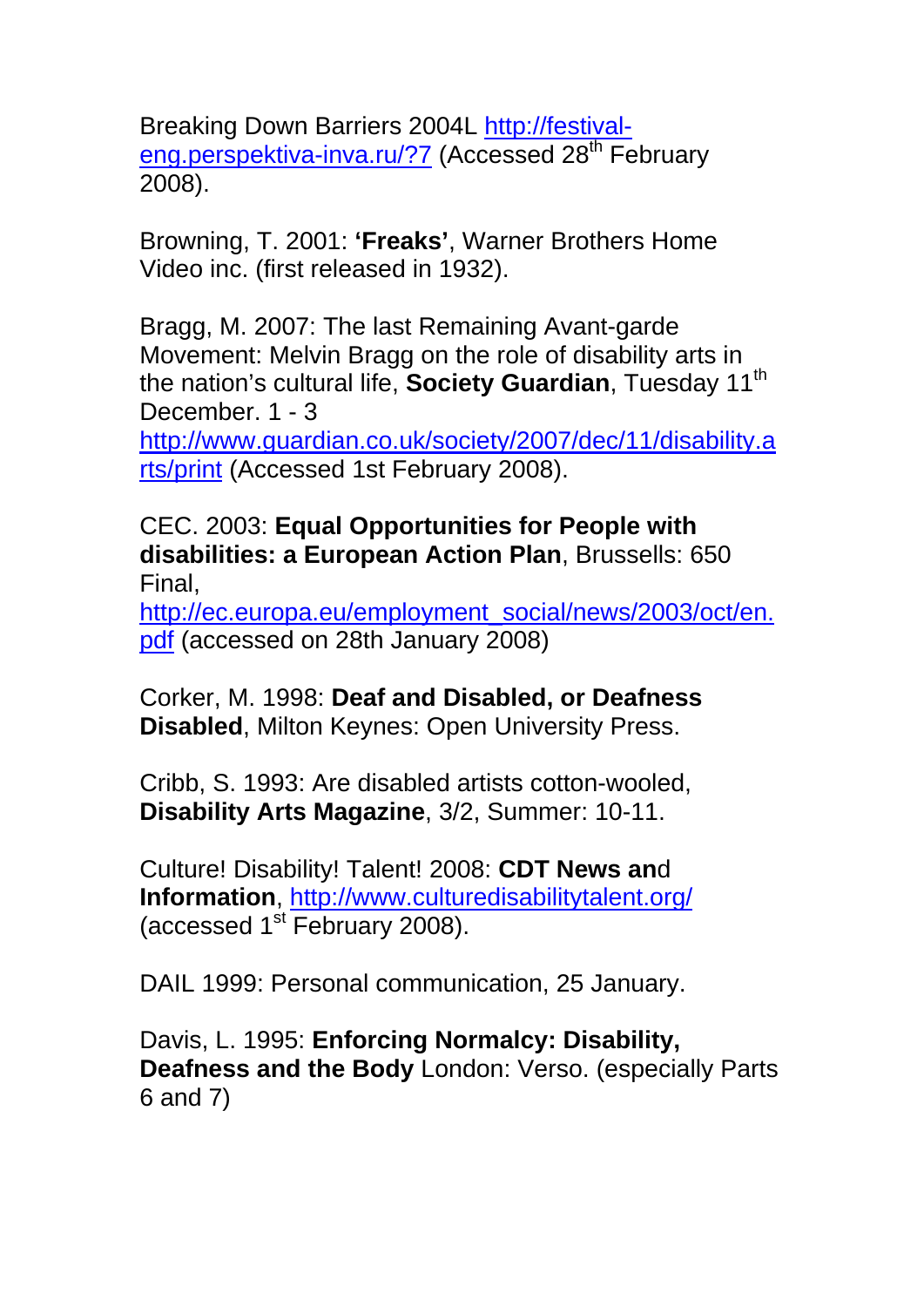Darke, P. 1995: Autobiographies of discovery, **Disability Arts Magazine**, 5/2, Summer.

DPI Europe 2008: Disabled People's International Europe, http://www.dpi-europe.org/what\_is\_dpi.html (Accessed 28th January 2008),

Edwards, M. L. 1998: Constructions of physical disability in the Ancient Greek world: the community concept, in: Mitchell, D. and Snyder, S. (eds.) **The Body and Physical Difference**, Michigan: The University of Michigan Press.

Finkelstein, V. 1991: Disability: An administrative challenge (The Health and Welfare Challenge). In M. Oliver (ed.) **Social Work, Disabled People and Disabling Environments**, London: Jessica Kingsley.\*

Garland, R. 1995: **The Eye of The Beholder: Deformity and Disability in the Graeco-Roman World**, London: Duckworth.

Gerber, D. 1996: The careers of people exhibited in freak shows: the problem of volition and valorization, in: Thomson, R. G. (ed) **Freakery: Culture Spectacles of the Extraordinary Body**, New York: Columbia University Press.

Giddens, A. 2006: **Sociology**, Cambridge: Polity.

Hall. S. (ed.) 1997: **Representation: Cultural Representation and Signifying Practices**, London: Sage in association with the Open University.

Hall, S. and Jefferson, T. (eds.) 1976: **Resistance through Rituals: Youth Subcultures in Post-War Britain**, London: Hutchinson.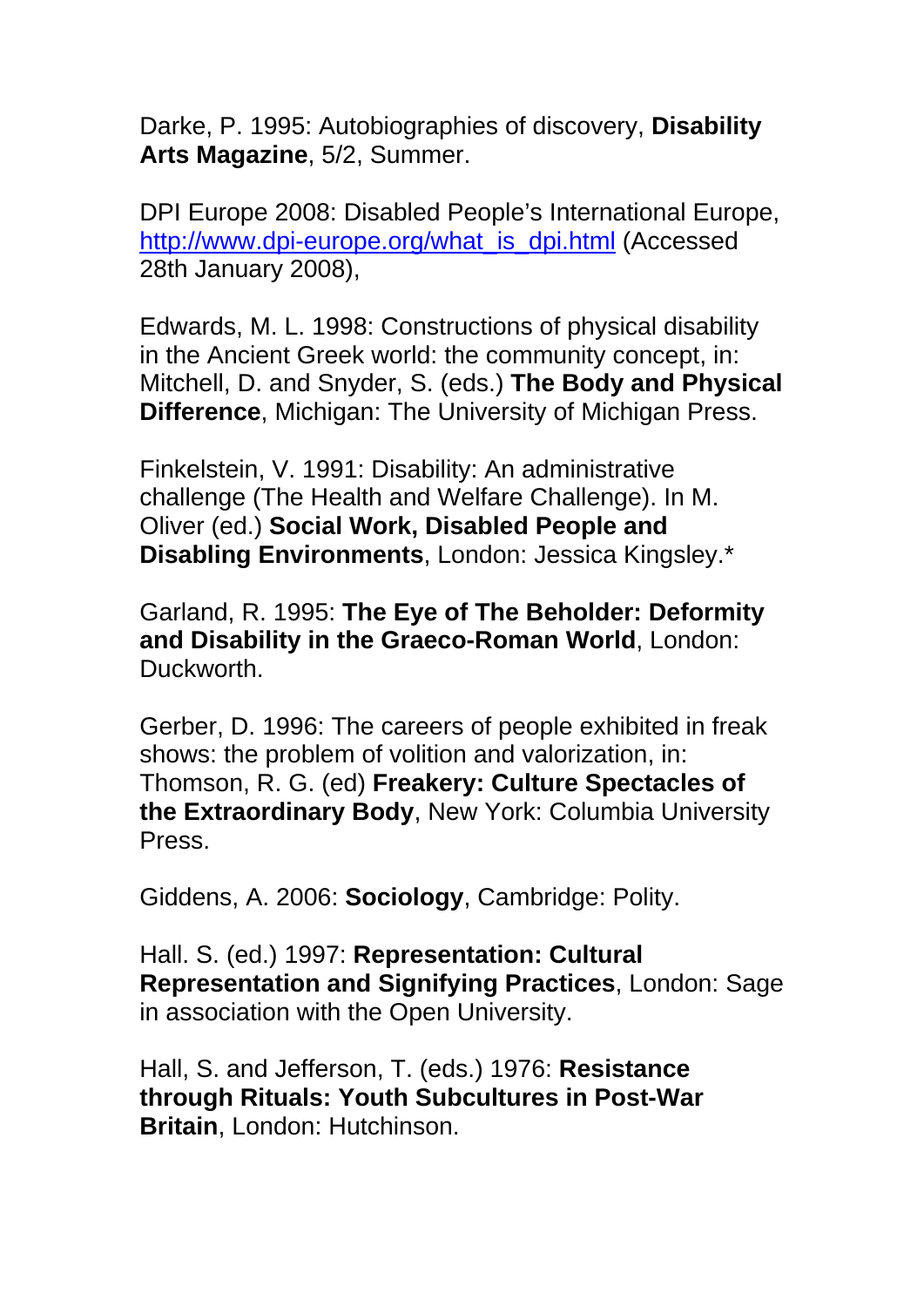Hawkins, J. 1996: 'One of Us': Todd Browning's Freaks, in: Thomson, R. G. (ed) **Freakery: Culture Spectacles of the Extraordinary Body**, New York: Columbia University Press.

Hunt, P. (ed.) 1966: **Stigma: The Experience of Disability** London: Geoffrey Chapman.\*

Kingsley, E. 2006: **I Don't Need no Doctor**, BBC Radio 2 programme, 22<sup>nd</sup> June.

LDAF 2008: **London Disability Arts Forum: Homepage.**  http://www.ldaf.org/pages/dail/dailIntro.htm (Accessed 21st January).

Longmore, P. K. 1987: Screening stereotypes: images of disabled people in television and motion pictures, in: Gartner, A. and Joe, T. (eds.) **Images of the Disabled: Disabling Images**, New York: Praeger.

Masefield, P. 2008: Funding cuts 'sounds death knell' for disability arts, **Disability Now**, 67. .

Morris, J. 1991: **Pride Against Prejudice**, London: The Women's Press.

Morrison, K. and Finkelstein, V. 1992: Culture as struggle: access to power, in: Lees, S. (ed.) **Disability Arts and Culture Papers**, London: Shape.\*

Oliver, M. 1981: A New Perspective for Social Workers. In J. Campling, (ed.) **The Handicapped Person in the Community**, London: RADAR, 25 -59 \*

Padden, C. and Humphries, T. 2006: Deaf People: A different centre. In Davis, L. J. (ed.) **Disability Studies**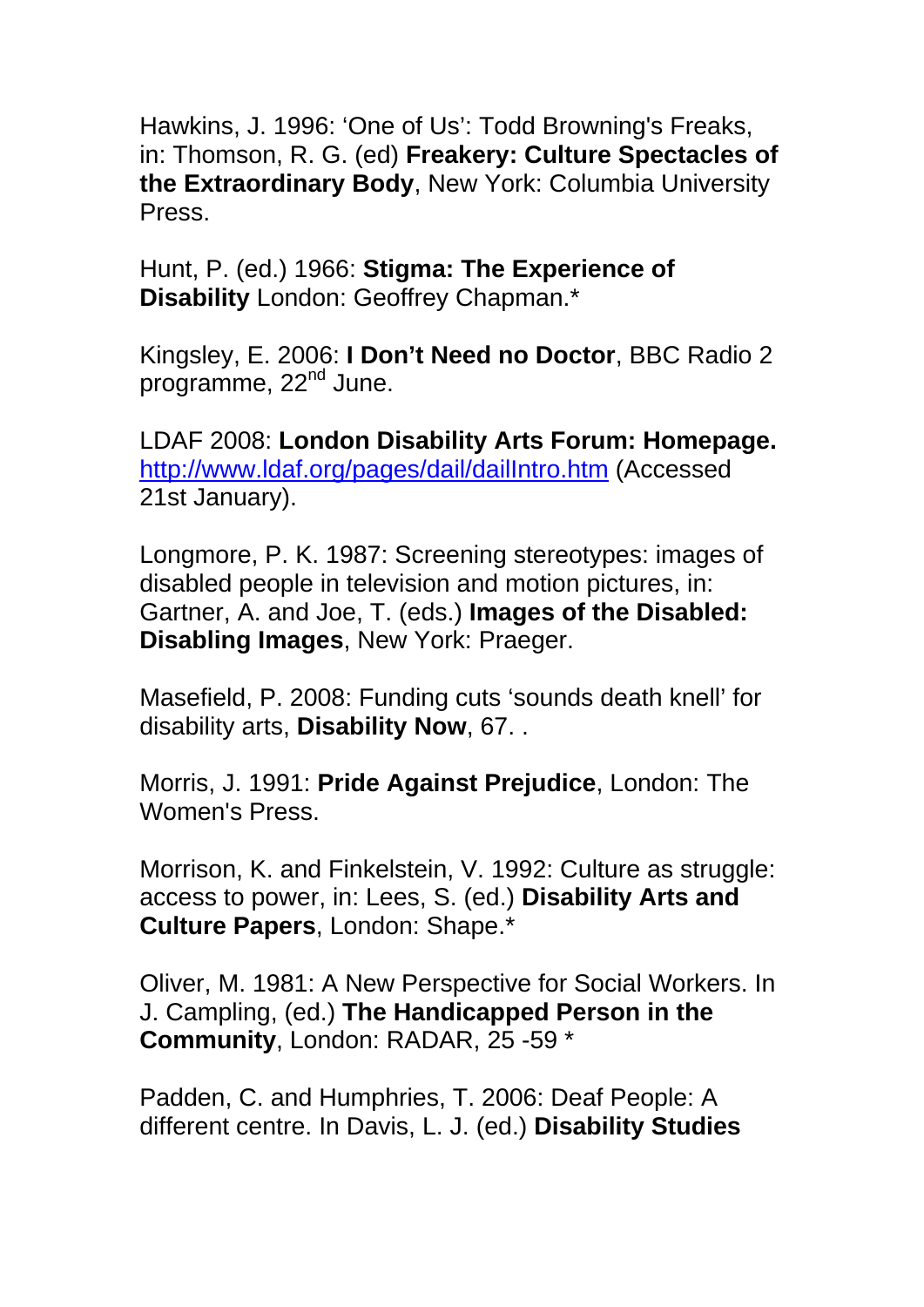**Reader, Second Edition**, London: Routledge pp. 331- 338.

Pick, J. 1992: Why have there been no great disabled artists, **Disability Arts Magazine**, 2/4, Winter: 18-20.

PMSU. 2005: **Improving the Life Chances of Disabled People**, London: HMSO. (Also vailable at: http://www.cabinetoffice.gov.uk/strategy/downloads/work\_ areas/disability/disability\_report/pdf/disability.pdf).

Pointon, A. 1997: Rights of access, in: Pointon, A. with Davies, C. (eds.) **Framed: Interrogating Disability in the Media**, London: British Film Institute.

Pointon, A. with Davies, C. (eds.) 1997: **Framed: Interrogating Disability in the Media**, London: British Film Institute.

Rieser, R. and Mason, M. (eds.) 1990: **Disability Equality in the Classroom: A Human Rights Issue**, London: Inner London Education Authority.

Scott, R. A. 1969: **The Making of Blind Men**, London: Sage.

Scull, A. 1984: **Decarceration (2nd edition),** London: Polity Press.

Stiker, H. J. 2001: **A History of Disability**, Michigan: University of Michigan Press.

Shakespeare, T. 2006: **Disability Rights and Wrongs**, London: Routledge.

Shakespeare, T. and Watson, N. 2001: The Social Model of Disability; an outmoded ideology? In S. N. Barnartt and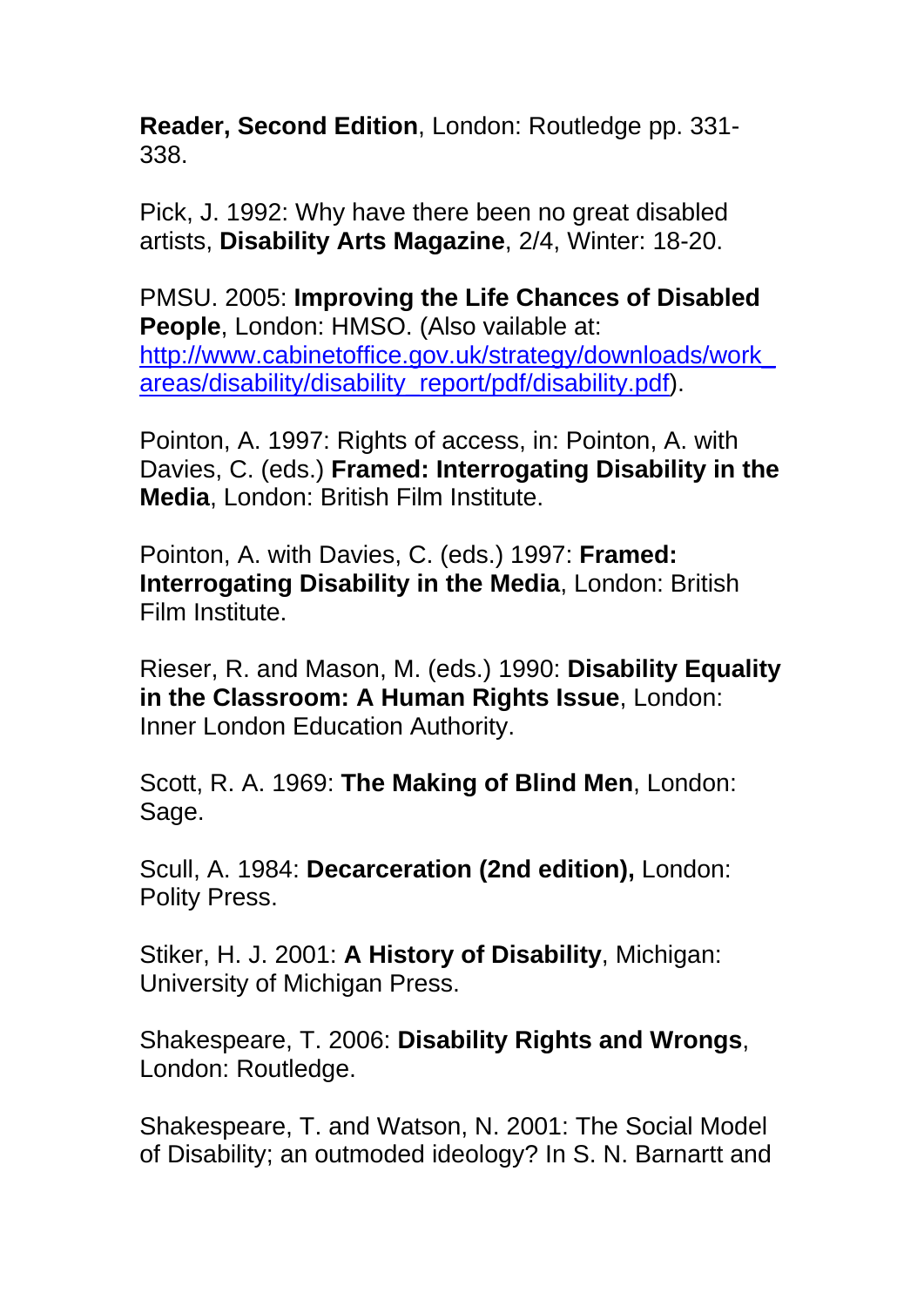B.M. Altman (eds.) **Exploring Theories and Expanding Methodologies: Where are we now and where do we need to go? Research in Social Science and Disability**, 2, Amsterdam. JAL. 9 - 28. \*

Sontag, S. 1991: **Illness as Metaphor: Aids and its Metaphors**, London: Penguin Books.

Sutherland, A. 1997: Disability arts, disability politics, in: Pointon, A. with Davies, C. (eds) **Framed: Interrogating Disability in the Media**, London: British Film Institute.

Sutherland, A. T. 2003: **Chronology of Disability Art (1977 – March 2003).** Edward Lear Foundation: http://www.leeds.ac.uk/disabilitystudies/archiveuk/Sutherland/Chronology29.4.05%20Wor d%20intro%20and%20logo.wpd.pdf (Accessed 31<sup>st</sup> January 2008).

UPIAS. 1976: **Fundamental Principles of Disability**. London: Union of the Physically Impaired Against Segregation.\*

Wendell, S. 1996: **The Rejected Body: Feminist Philosophical Reflections on Disability**, London: Routledge.

Vasey, S. 1992: Disability arts and culture: an introduction to key issues and questions, in: Lees, S. (ed) **Disability Arts and Culture Papers**, London: Shape. \*

WHO, 2001: **Rethinking Care from the Perspective of Disabled People,** Geneva: World Health Organisations Disability and Rehabilitation Team http://www.who.int/infpr-2001/en/note2001-16.html (Accessed 28th January 2008).